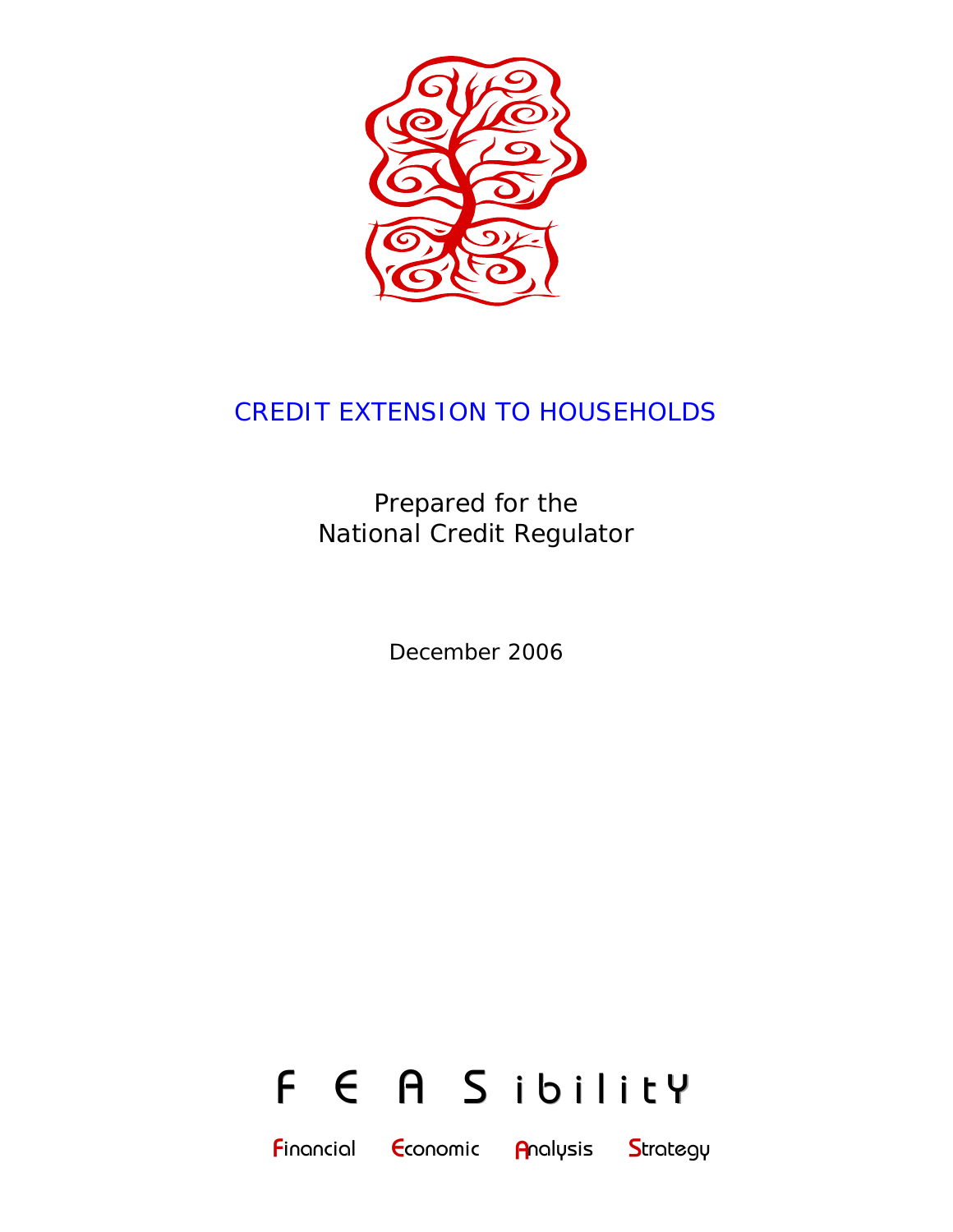A report by:

### FEASibilitY (Pty) Ltd PO Box 1549, Houghton, 2401 Tel. 011 480 4876 Facsimile 0860 618 6612

info@feasibility.co.za

www.feasibility.co.za

Contact person: Dr Penelope Hawkins

### **Copyright © 2006 FEASibilitY (Pty) Ltd.** All rights reserved.

This report has been prepared under the mandate of the National Credit Regulator, but has been independently researched, and does not necessarily reflect the views of the regulator.

Where the report is quoted, it needs to be referenced in the following manner: Research mandated by the National Credit Regulator, 2006

or

FEASibility, 2006 *Credit Extension to households*. Report mandated by the National Credit Regulator.

Note: While every care has been taken to ensure the accuracy and completeness of this report, no liability will be accepted by FEASibilitY (Pty) Ltd, its directors, employees or the authors of this document for any loss incurred by any person or entity acting or failing to act as a result of the contents and opinions expressed in this document. The facts, estimates and opinions are taken from sources we believe to be reliable but which we cannot guarantee. The inclusion or exclusion of any organization is not a reflection of judgment on the nature of its activities. Trademarks are implicitly acknowledged.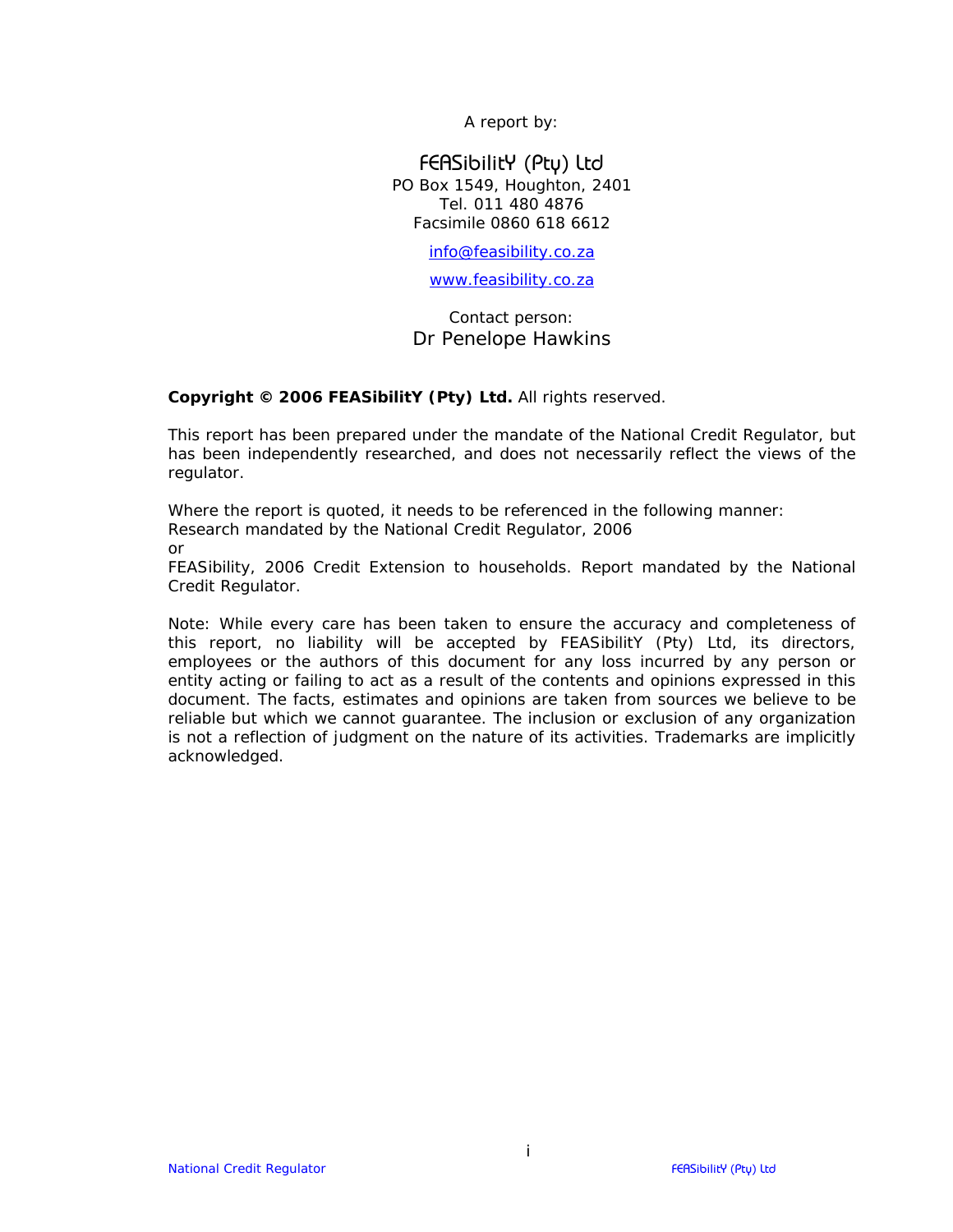# **Contents**

| $\mathbf{1}$ .     |  |
|--------------------|--|
| 2.                 |  |
| 2.1                |  |
| 2.2                |  |
| 3.                 |  |
| 3.1                |  |
| 3.2                |  |
| 3.3                |  |
| 3.4                |  |
| $\blacktriangle$ . |  |
| 4.1                |  |
| 4.2                |  |
| 4.3                |  |
| 4.4                |  |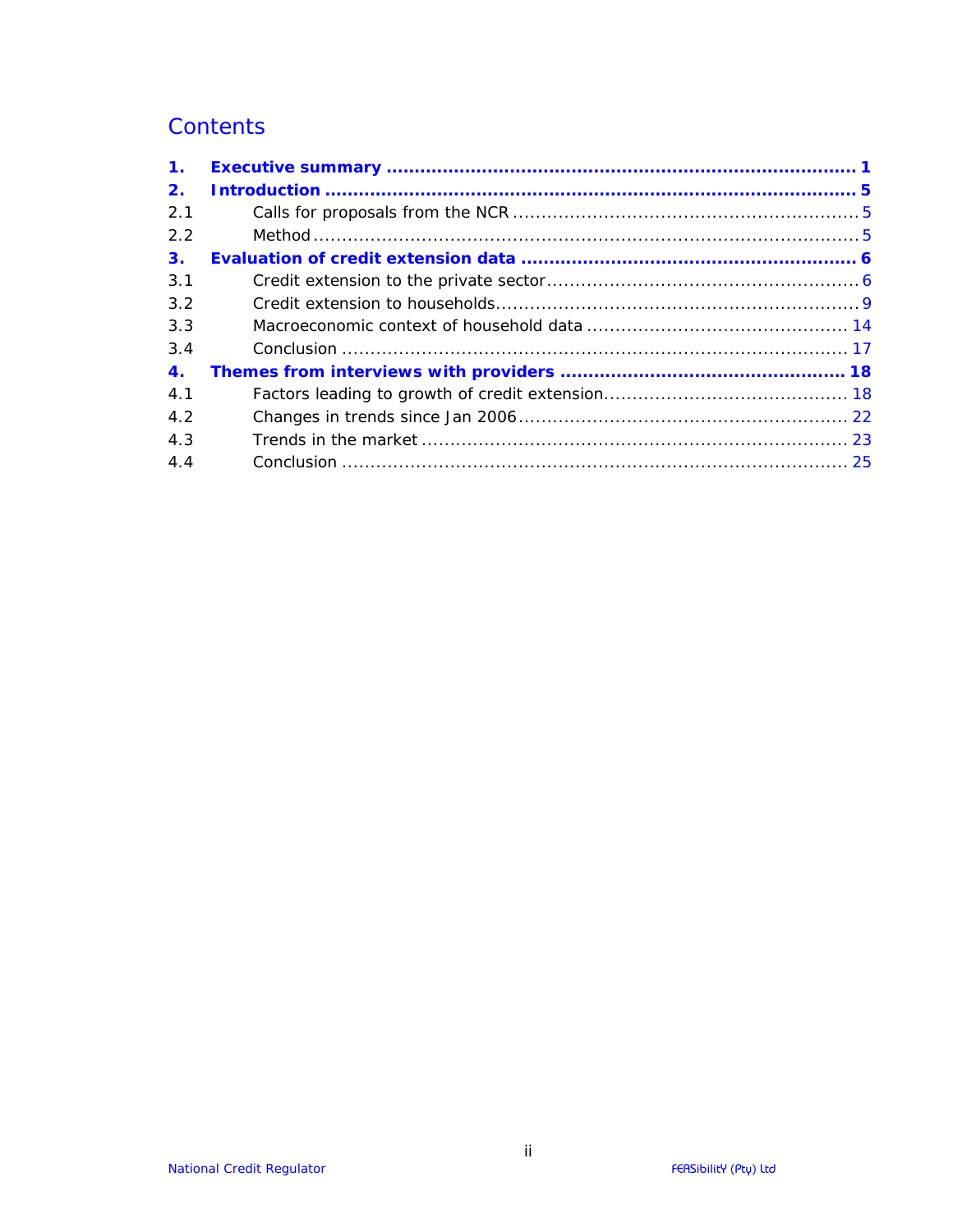# Tables

| Table 1: Value and share of asset classes to the private sector  8 |  |
|--------------------------------------------------------------------|--|
|                                                                    |  |
|                                                                    |  |
|                                                                    |  |

# Figures

| Figure 1:  |                                                             |
|------------|-------------------------------------------------------------|
| Figure 2:  |                                                             |
| Figure 3:  |                                                             |
| Figure 4:  |                                                             |
| Figure 5:  |                                                             |
| Figure 6:  | Share of bank credit extended to households by type12       |
| Figure 7:  |                                                             |
| Figure 8:  |                                                             |
| Figure 9:  | Comparative performance of various indicators 15            |
| Figure 10: | Ratio of household debt to annualised household disposable  |
|            |                                                             |
|            | Figure 11: Growth in household credit and interest rates 16 |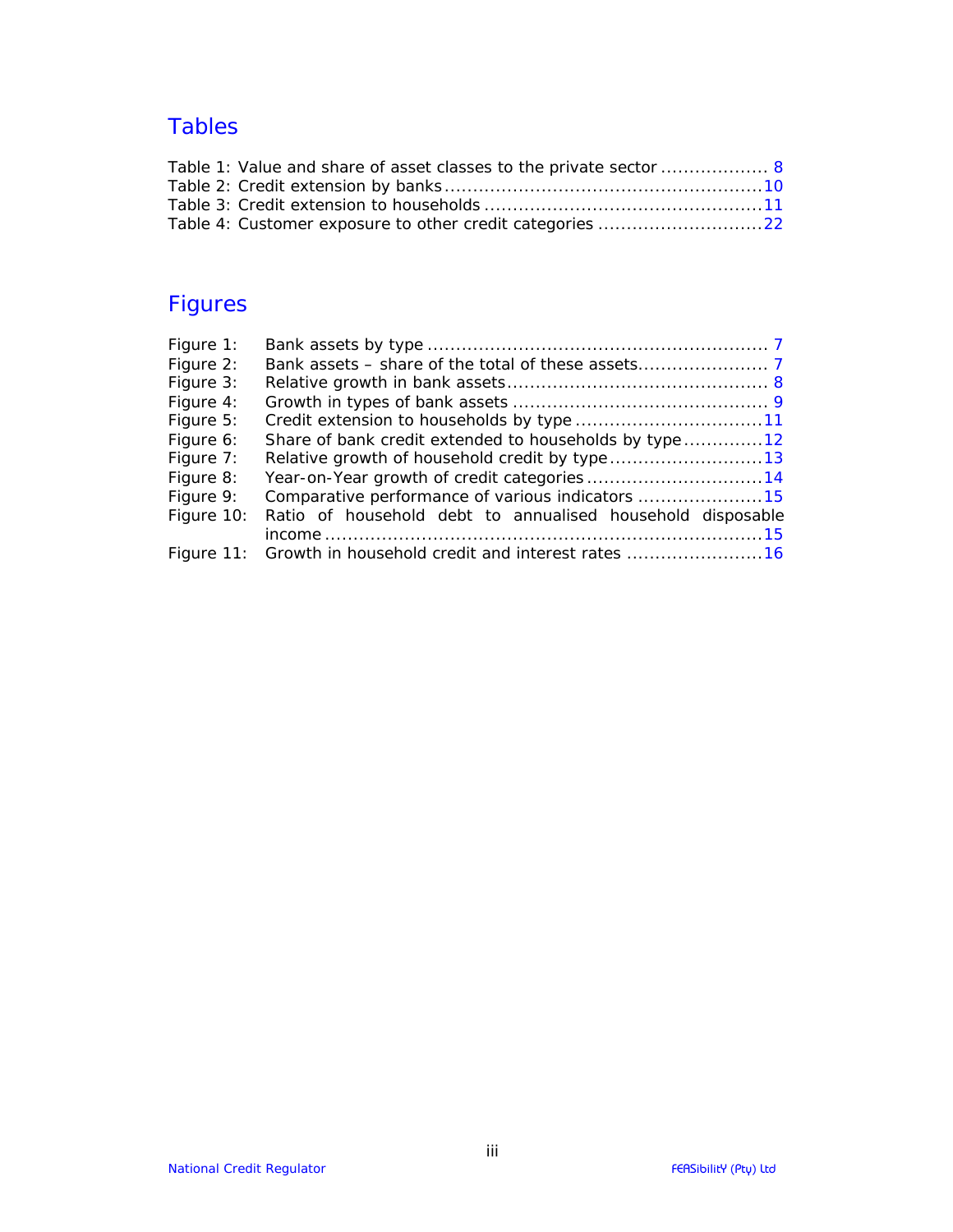# 1. Executive summary

- 1. According to data by the South African Reserve Bank (SARB), credit extension to the private sector by banks amounted to R1.2 trillion as at September 2006. This equates to a growth of 67% between January 2004 and September 2006. Credit extended to households accounts for 51% of this credit, or around R680 billion, with the rest to the business sector. Mortgages currently account for 65% of credit to households while instalment sales account for 13% and overdrafts and other loans 11%. Leases and credit cards debt each account for 5.5%.
- 2. Growth in all the categories of household credit, including mortgages, overdrafts and other loans, instalment sales, leases and credit cards was positive between January 2004 and September 2006. The fastest growth occurred in credit cards (138%) and leases (123%), followed by mortgages (87%) and instalment sales (81%) growth. Growth in overdrafts and other loans (36%) was the lowest relative to the other categories of household credit. In terms of value, household credit increased by R305 billion over the period, of which mortgages accounted for R206 billion and credit cards R20.5 billion. Since April 2006 however, growth in all categories of credit has flattened off.
- 3. Growth in credit extended to households since January 2004 has exceeded growth in household consumption, nominal GDP growth and growth in formal employment.
- 4. In June 2006 the ratio of household debt to disposable income stood at 70%, its highest level since figures were published in 1991 Nevertheless the decline in interest rates and increase in average real incomes have contributed to the affordability of this debt. The debt service cost, calculated by the SARB, has increased from its lows in 2003, but remains lower than the highs of 2002, and has remained flat since the beginning of 2006.
- 5. Interviews were conducted with 10 key household credit providers with a view to gauge whether or not the growth in credit extension has overburdened consumers. Other areas of concern included the sustainability of credit extension.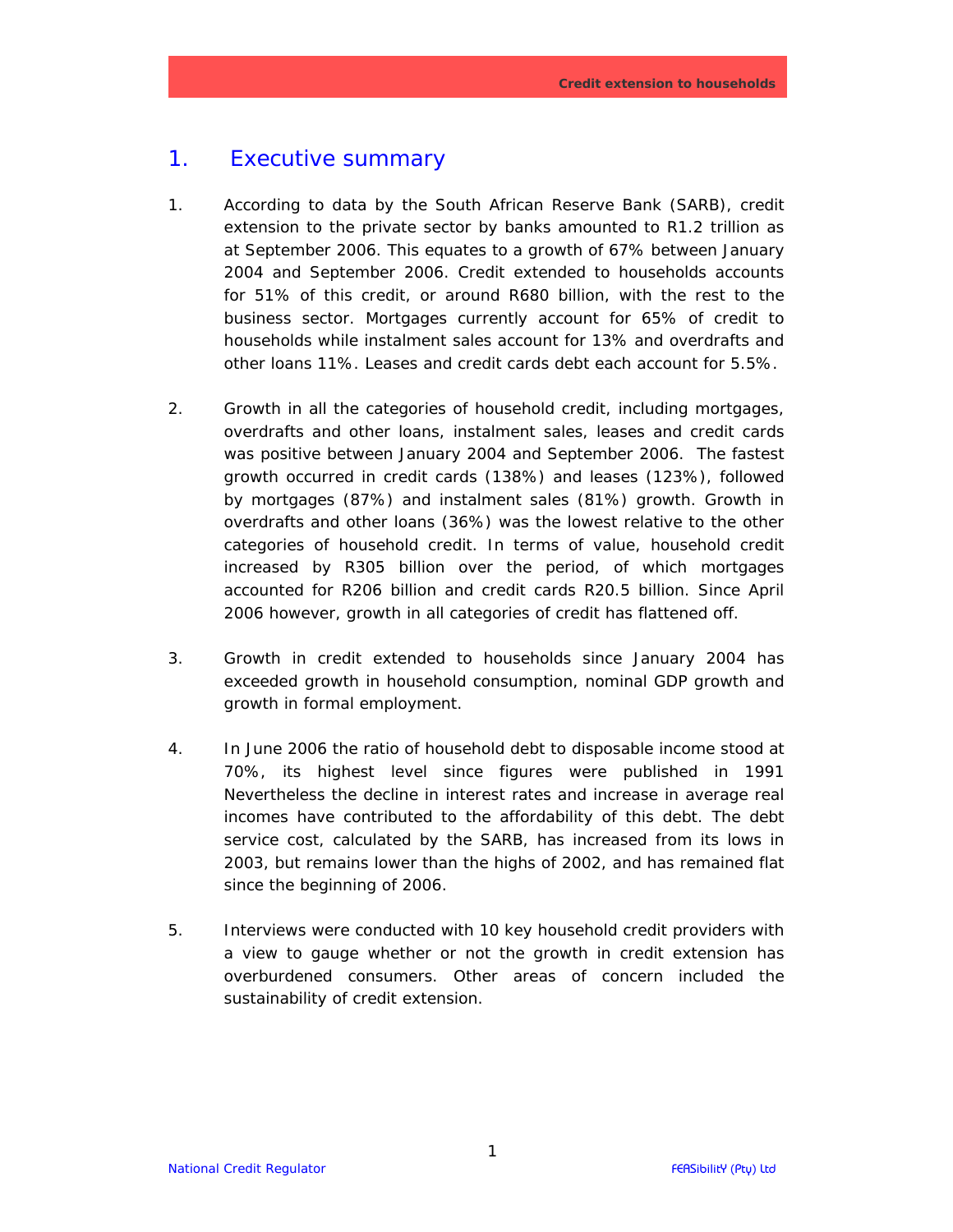- 6. These providers indicated that there had been growth in the value of advances and number of accounts in recent years. The economic boom was a key contributor to this, as were favourable interest rates.
- 7. Half of the providers acknowledged that their strategy over the last two years had been to grow or regain market share. In some cases, this was linked to the introduction of a product, or new alliance, which offered lower entry criteria, such as credit cards offered to consumers with a monthly income of only R1500. The result has been an aggressive account growth in this area and is a source of potential competition to micro lenders. Providers were at pains to point out however, that they had neither lowered their scoring criteria nor deliberately adjusted their scoring card parameters to allow riskier offerings.
- 8. Over the past two years, alliances between the banks and retailers have become more evident and are clearly a part of the corporate strategy of the major commercial banks and the retail sector, particularly in the credit card segment. Providers see the credit card stream as particularly competitive. A number of the providers dated the change in attitude towards greater profitability and hence greater risk in the credit card market to the Barclaycard joint venture with Standard Bank, in 2003. Providers saw the more aggressive marketing stance of credit card providers as typical of the US credit card market, and possibly even a world-wide trend. In the view of some, what we have experienced over the past 18-24 months is somewhat inevitable.
- 9. The change in marketing stance and the lowering of income thresholds in the credit card segment in particular has led to the expansion of the numbers of consumers with credit cards, with some indications that this includes previously under-serviced low-middle income consumers. One retailer that services low to middle income consumers pointed out that whereas in 2004 only 5% of its customers had credit cards, that number has now increased to 12%. In the case of appliance and furniture retailers, credit cards are being used to pay monthly instalments and for smaller household appliances, while accounts are still being opened for "big ticket" items. For clothing retailers, there appears to have been some substitution of credit card usage for store accounts. There are indications that the credit thresholds on many of the recently-issued credit cards are relatively low.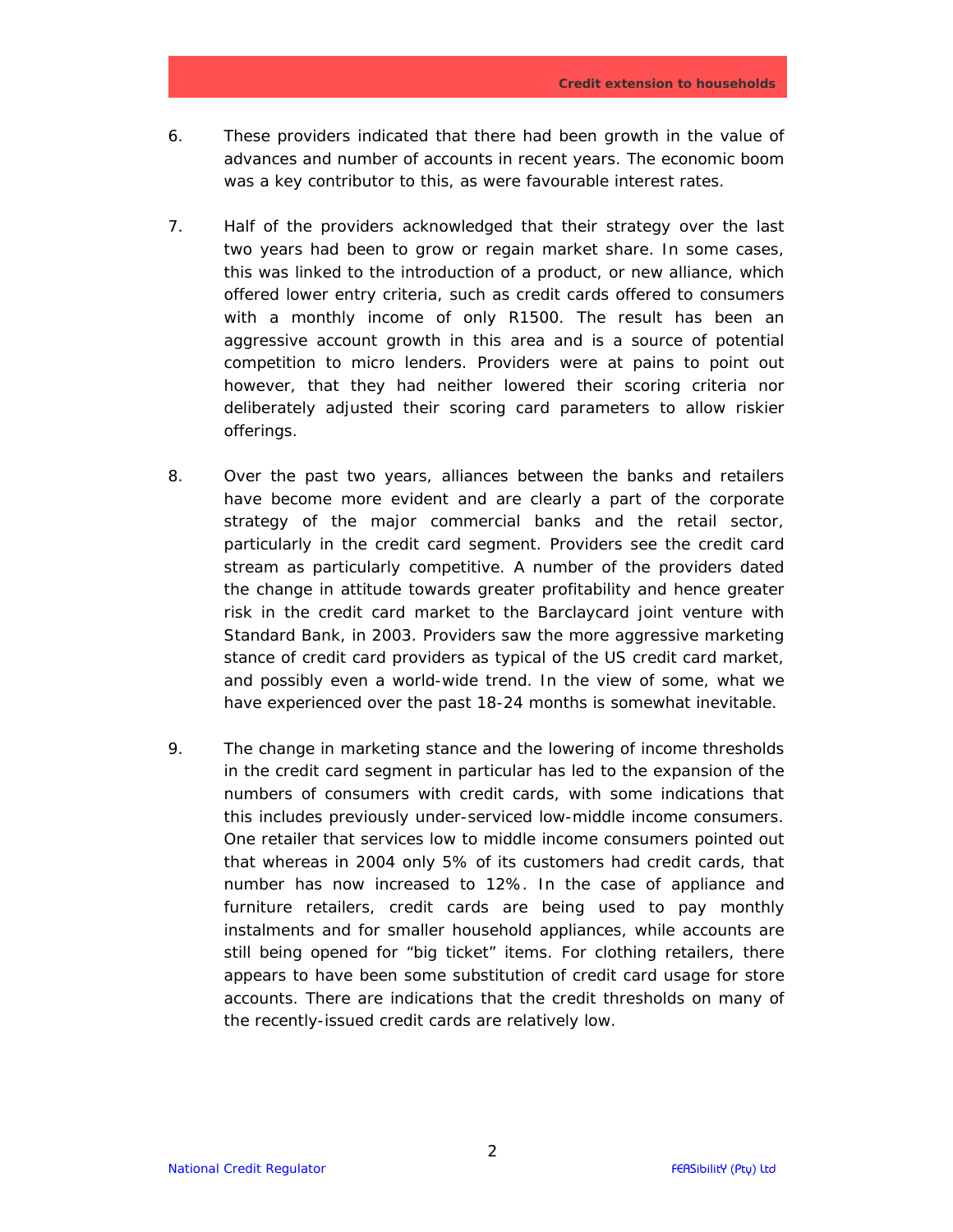- 10. Growth in advances and accounts appears to have peaked in 2005, and 2006/7 is likely to be a period of consolidation, with several providers seeing their growth in advances and accounts as relatively modest, given the boom times. Such providers indicated they had not undertaken any targeted account acquisition drives over the past two years, but acknowledged that the scramble for good clients in the market had not left them unaffected.
- 11. The scramble for good customers has meant that at least two providers saw themselves as being on the receiving end of these market trends, in spite of their own restraint, with delinquency creeping into the payment behaviour of previously good performing customers, who are now over-indebted.
- 12. The hierarchy of payment appears to affect the payment behaviour of clients. Certain types of accounts are more likely to be paid even when the household is under financial pressure. In general, if a client has a mortgage and asset based finance, these will have priority, followed by the household budget, credit card and other store account debt. Where clients do not have a mortgage or asset based finance, a furniture account may have priority over any other debts, including micro-loans.
- 13. While the average size of loan has remained relatively flat among all categories of credit, since the beginning of 2006, there is some evidence of demand for longer term products. In the credit card market, there has been an effective extension of term through the adoption of smaller minimum repayments on outstanding balances (some suggest that the current minimum payment is as low as 3.5% of the outstanding balance - compared with 10% or 7.5% in the past).
- 14. While some retailers have pointed to an increase in collections arrears, this is generally not regarded as being unexpectedly high or outside thresholds for this stage of the cycle. Providers all point to the fact that 2005 was an exceptional year, with historically low levels of bad debt. They point out that they had expected arrears and bad debts to rise from these levels.
- 15. Overall indebtedness of clients is evaluated at the time of loan application. Such indebtedness is reflected in the acceptance rates of new applicants. While some providers suggested these rates had dropped off slightly, this was not seen as a cause for alarm, and a number have reported that there has been no change in their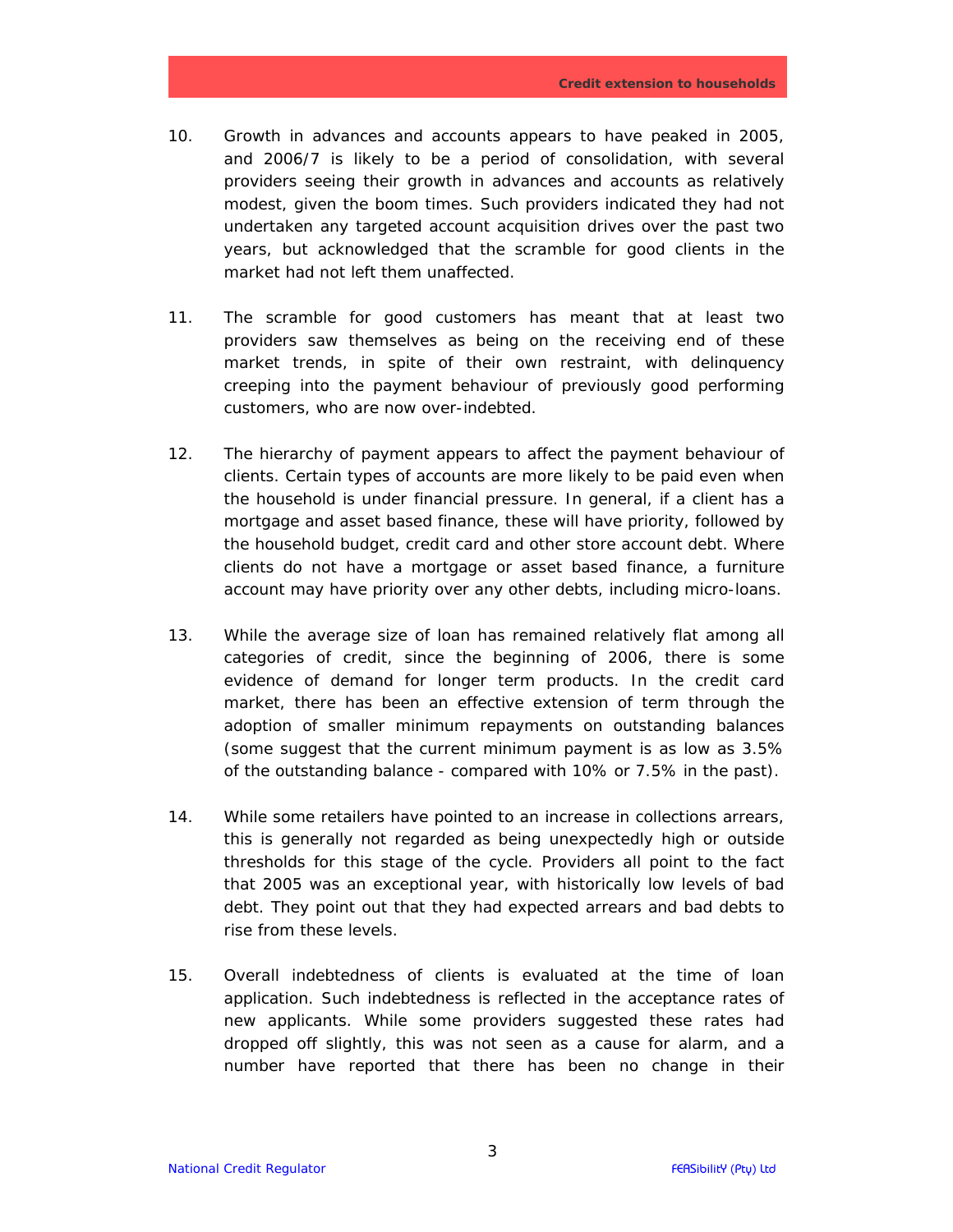acceptance rate. Evaluation of over-indebtedness levels for existing clients is not explicit, but essentially derived from payment behaviour or collection rates. As has been mentioned before these have risen marginally, but not to unexpected levels.

- 16. While the growth in the credit card segment has received much attention of late, the growth in mortgages is probably more important, given its high weighting in the budget of households.
- 17. While an element of uncertainty in terms of the impact of the National Credit Act, 2005 (Act No. 34 of 2005) (the NCA) may have encouraged pre-emptive action on the part of some credit providers, this is not seen as the predominant motive for the current credit extension.
- 18. All the providers expect that as the business cycle progresses, there will be an increase in bad debts and arrears – although this will also be influenced by the time elapsed following aggressive new account acquisitions. None of the providers indicated that they expect a "hard landing", although most confess that it is too soon to tell.
- 19. Once the NCA comes into effect, credit facilities (whether or not they have been fully utilised) need to be taken into account when assessing levels of indebtedness. This may lock consumers into existing credit providers. There are indications that, in anticipation of the NCA era, credit providers have been actively marketing revolving credit facilities in an attempt to capture market share. It may be necessary to clarify the method and measures that would be used to determine overall levels of indebtedness and to set in place mechanisms to make it easier for consumers to cancel existing facilities that have been paid up.
- 20. The National Credit Regulator should consider instituting a regular monitoring process that incorporates a statistically valid sample reflecting all parts of the household sector, and the entire range of incomes. Total indebtedness levels of this sample should be tracked over time, and some method should be determined for updating income levels.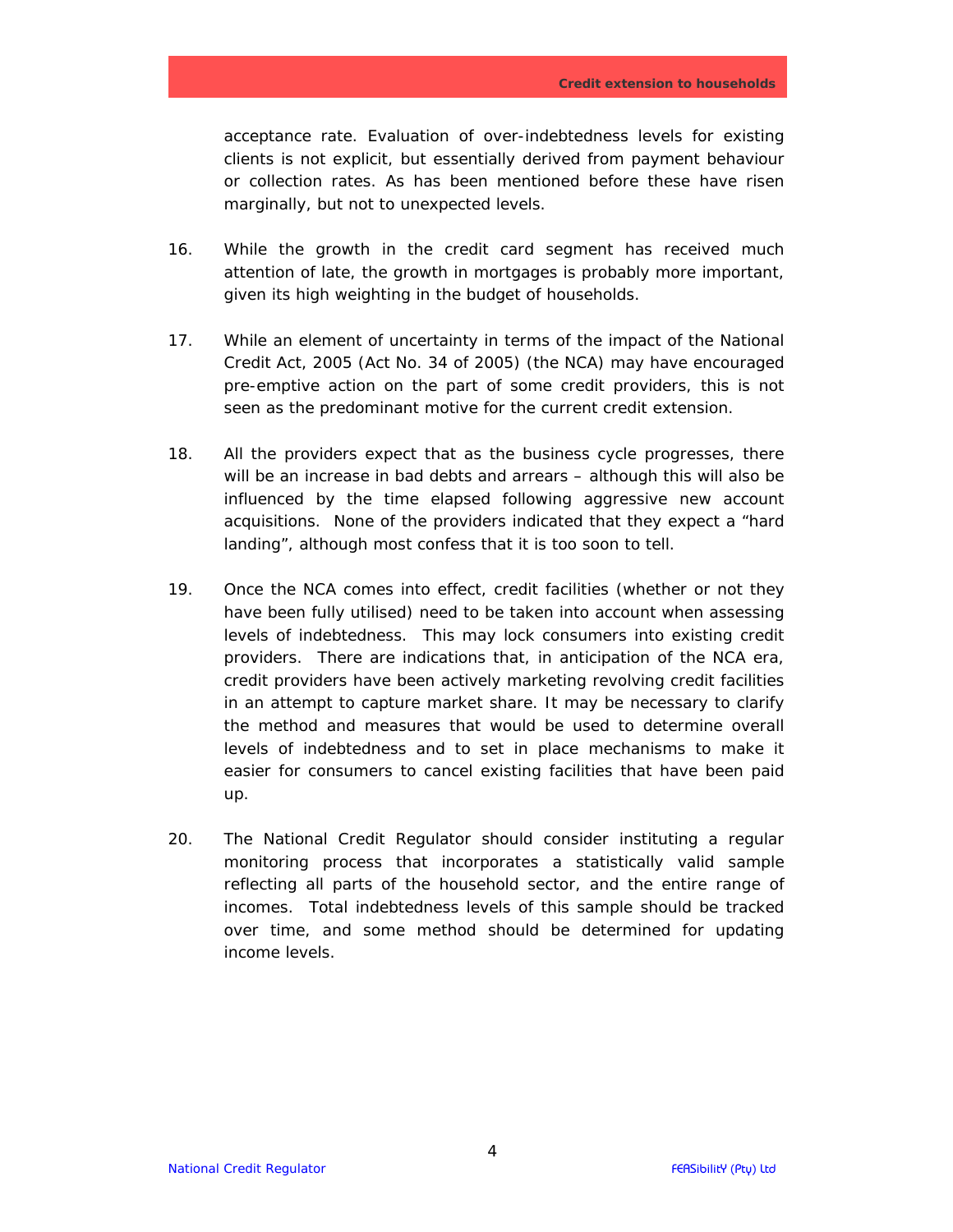# 2. Introduction

# 2.1 Calls for proposals from the NCR

Official statistics and an increasing number of queries by consumers suggest that widespread, unsolicited offers of credit are being made to individuals by most of South Africa's major financial institutions. This may imply that certain financial institutions may be engaging in lending practices which are designed to pre-empt provisions of the National Credit Act. The National Credit Regulator appointed FEASibility (Pty) Ltd to assess the growth in credit extension and certain related questions as detailed below.

- (a) Overall trends in personal credit extension since January 2006, both in terms of secured and unsecured credit. This should include an assessment of mortgages; vehicle finance; credit cards/store cards; personal overdrafts; micro finance; furniture credit and clothing credit.
- (b) Specific factors that have contributed to the current growth in credit extension.
- (c) The method of client identification (in terms of marketing to new clients).
- (d) The overall trend in the incidence of adverse and bad debt accounts related to different credit products.

# 2.2 Method

The research was conducted by way of interviews with selected credit providers and a review of data sources including statistical information from SARB, financial results and other public announcements of banks and retailers.

The interviews conducted included main stream banks, credit card issuers, clothing and furniture retailers and micro lenders.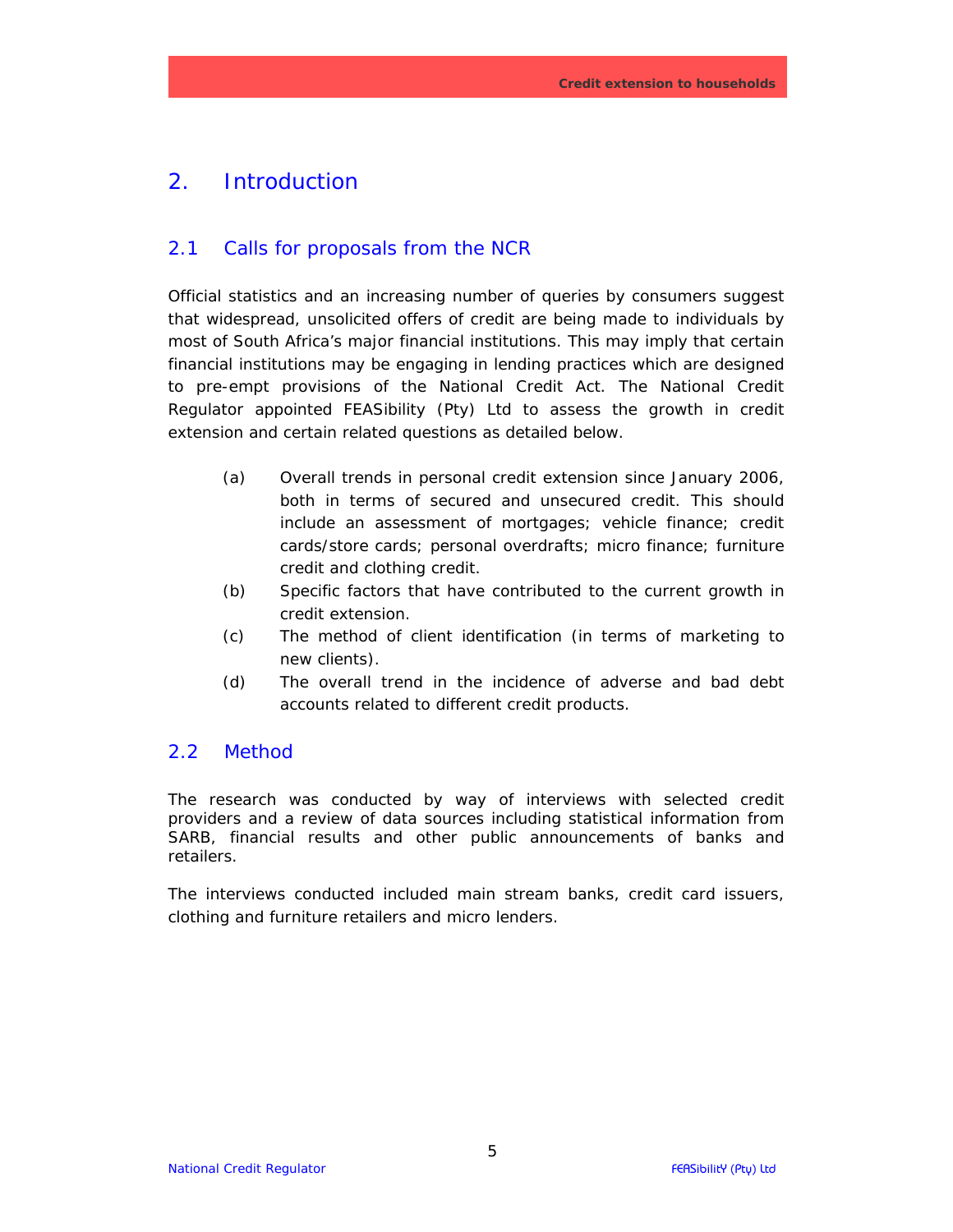# 3. Evaluation of credit extension data

This section provides an analysis of the publicly available credit extension data, with a view to identifying trends and possible shifts in credit granted to the private sector and to the household sector in particular. The section commences with an analysis of credit extension to households and firms and then proceeds to analyse credit extension to households only.

The source of data is the SARB Quarterly Bulletin and DI900 returns from registered banking institutions. Retail credit, funded by retailers themselves is excluded from such data. There is currently no reliable source for data on retail credit. The credit extension due to alliances between retailers and banks will be included in the data presented here.

### 3.1 Credit extension to the private sector

An analysis of the levels of accumulated private sector credit<sup>1</sup> extended primarily – but not exclusively - to individuals by banks in South Africa grew from R739 billion in January 2004 to R1 233 billion in September 2006. This equates to a 66.9% increase over the period. However, this overall growth was accompanied by notable shifts in the composition of credit extended. Such shifts probably reflect structural changes in both South African society, and the financial sector itself.

Figure 1 indicates changes in the value of specific categories of credit between January 2004 and September 2006. The mortgage category makes up over 50% of all credit to the private sector, and is the most significant of these credit classes, followed by overdrafts and loans (28.8%) and instalment sales and leases (16.4%). Credit card debtors account for a relatively small share (see Table 1).

-

<sup>&</sup>lt;sup>1</sup> As reflected by net changes in the value of certain asset classes of the South African banking sector that most closely relate to credit extension to individuals. Measured by the accumulated outstanding installment sales and leases, mortgage advances, credit card debtors and overdrafts and loans of South African banks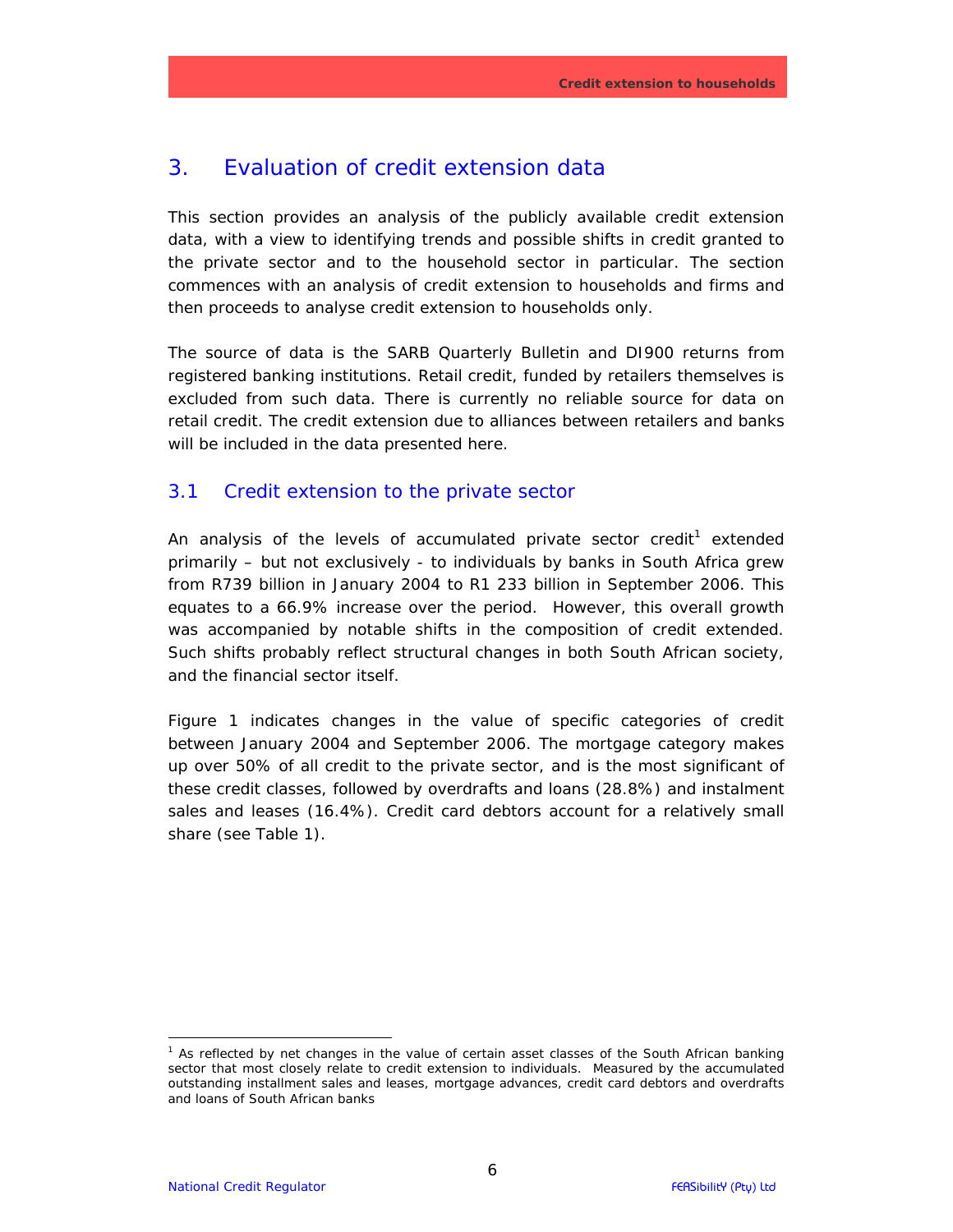

**Figure 1: Bank assets by type** 

*Source: SARB Quarterly Bulletin and DI900 returns*

The relative share of each of the above banking asset classes of the cumulative total of these four classes combined is indicated in the figure below.



**Figure 2: Bank assets – share of the total of these assets** 

*Source: SARB Quarterly Bulletin and DI900 returns*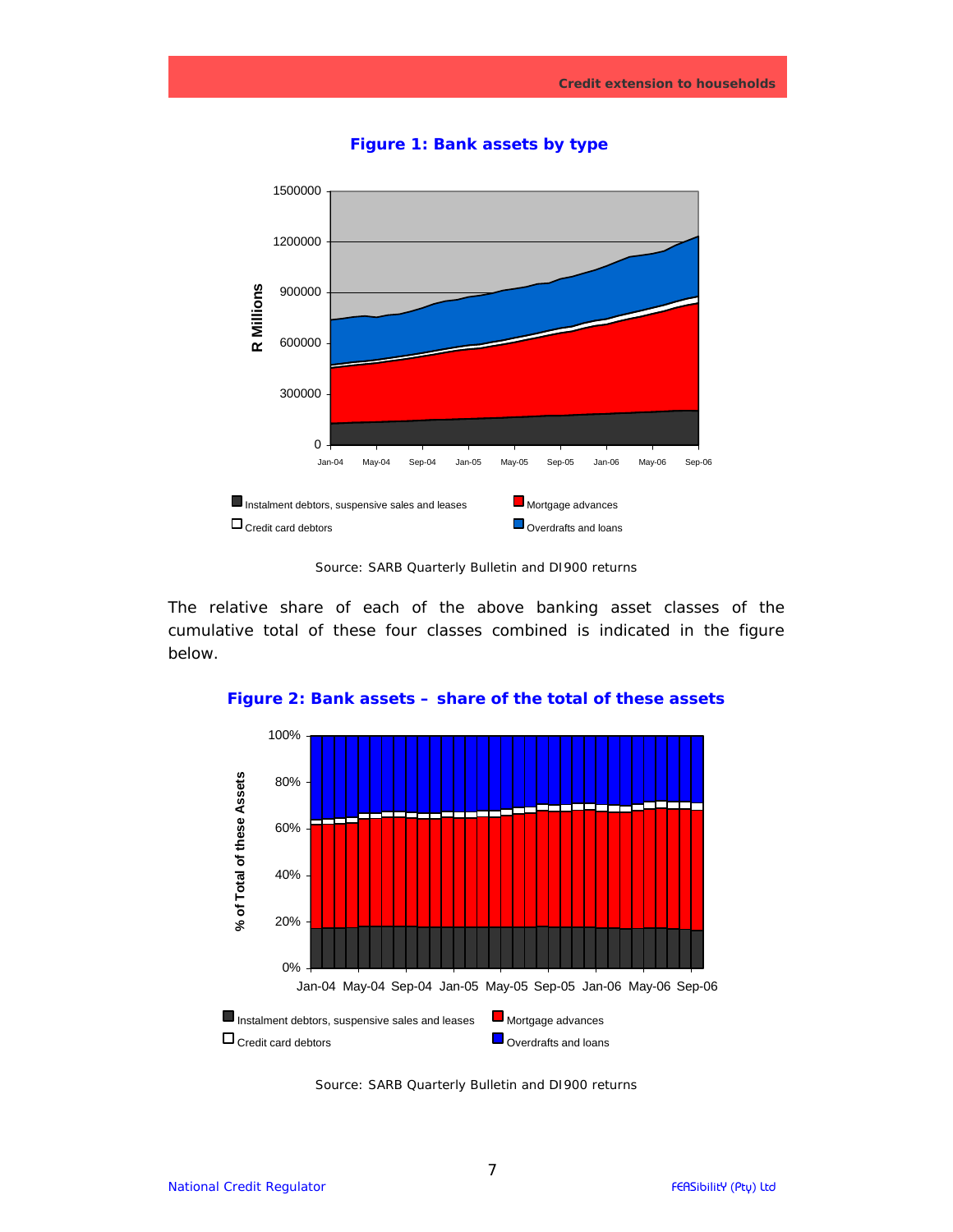Figure 2 and Table 1 indicate that the relative importance of overdrafts and loans, and instalment sales and leases has declined, while that of mortgage advances and credit card debtors has increased.

|                                             | September 2004 |                              | September 2005        |                          | September 2006 |                                 |
|---------------------------------------------|----------------|------------------------------|-----------------------|--------------------------|----------------|---------------------------------|
| <b>Asset class</b>                          | Value<br>(Rm)  | Share of<br>total<br>$(\% )$ | <b>Value</b><br>(Ram) | Share of<br>total<br>(%) | Value<br>(Rm)  | <b>Share of</b><br>total<br>(%) |
| Instalment debtors.<br>suspensive sales and |                |                              |                       |                          |                |                                 |
| leases                                      | 145 525        | 18.0%                        | 173 167               | 17.6%                    | 201 716        | 16.4%                           |
| Mortgage advances                           | 377886         | 46.7%                        | 488 736               | 49.8%                    | 636 782        | 51.6%                           |
| Credit card debtors                         | 19801          | 2.4%                         | 28 113                | 2.9%                     | 39 570         | 3.2%                            |
| Overdrafts and loans                        | 266 312        | 32.9%                        | 291 560               | 29.7%                    | 354 975        | 28.8%                           |
| Total                                       | 809 524        | 100.0%                       | 981 576               | 100.0%                   | 1233 043       | 100.0%                          |

**Table 1: Value and share of asset classes to the private sector** 

The shifting contribution of these types of bank credit is apparent over the study period. The figure below indicates that the growth in credit card debtors has been significantly greater over the period than other forms of credit.

Between January 2004 and September 2006, the value of credit card debt increased by 128%, compared with growth of 93.7% in mortgage advances, 58.6% in instalment debtors, suspensive sales and leases, and 33.6% growth in overdrafts and loans.



### **Figure 3: Relative growth in bank assets**

*Source: SARB Quarterly Bulletin and DI900 returns* 

*Source: SARB Quarterly Bulletin and DI900 returns*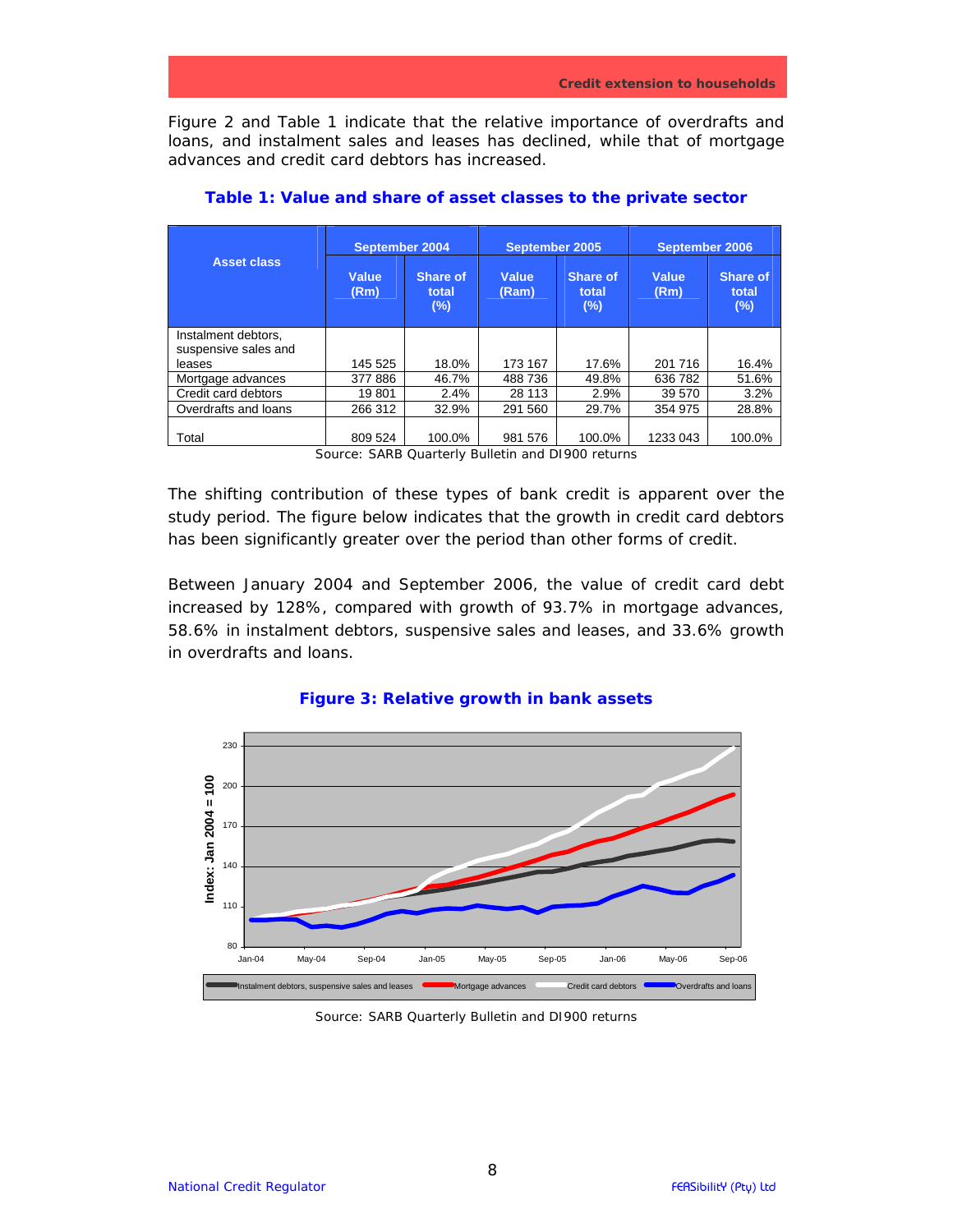The annual growth rates in these categories of credit are shown in the figure below. It is apparent that while there has been some levelling-off of growth rates in relation to credit cards and mortgage advances, and a decline in the growth of instalment sales and leases, overdrafts and loans growth has accelerated in the last three months for which the data was available at the time of research (July to September 2006).





*Source: SARB Quarterly Bulletin and DI900 returns*

# 3.2 Credit extension to households

Credit extended to households accounts for 51% of the credit extended to the private sector, the other 49% being, of course, accounted for by the business and corporate sector. This is a growing share (in 2002, households accounted for 47% of private sector credit). However, this is not the highest it has been: in 1996, households accounted for 57% of credit extended to the private sector (SARB, Quarterly Bulletin).

The analysis now shifts from a broader overview of the private sector, to the household sector.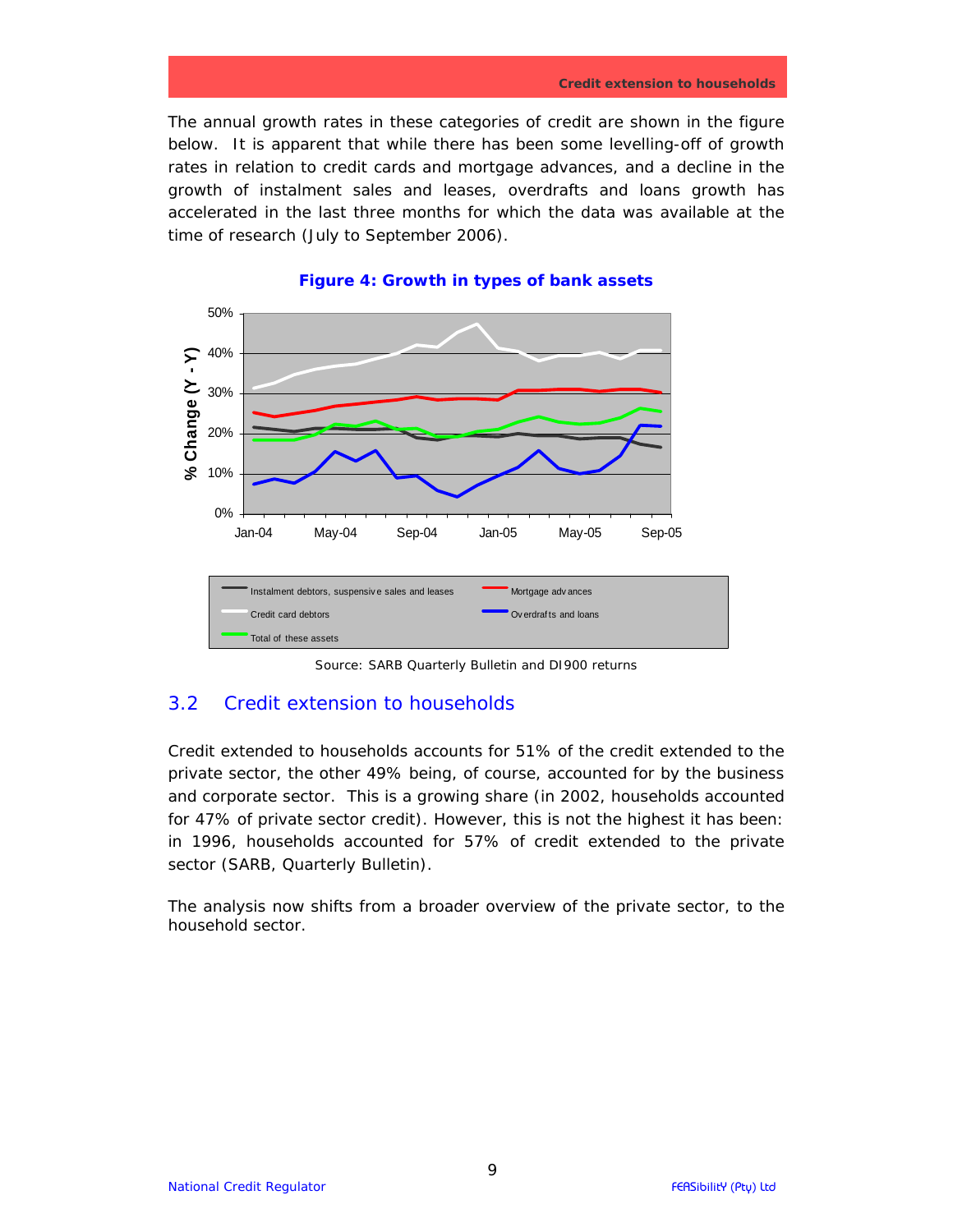| Loan category               | <b>Jun-02</b>                                                                                                                                                                   |                    | <b>Jun-06</b>                                                   |                    |  |
|-----------------------------|---------------------------------------------------------------------------------------------------------------------------------------------------------------------------------|--------------------|-----------------------------------------------------------------|--------------------|--|
|                             | Total Amount:<br>Private sector<br>extension<br>(businesses and                                                                                                                 | Household<br>share | Total Amount:<br>Private sector<br>extension<br>(businesses and | Household<br>share |  |
|                             | households)<br>R millions                                                                                                                                                       |                    | households)<br>R millions                                       |                    |  |
| Mortgages                   | 268,245,411                                                                                                                                                                     | 70.0%              | 590.482.093                                                     | 70.2%              |  |
| Overdrafts & other<br>loans | 223,104,915                                                                                                                                                                     | 23.6%              | 309.817.712                                                     | 23.7%              |  |
| Leases                      | 31,598,301                                                                                                                                                                      | 32.5%              | 55.736.701                                                      | 61.7%              |  |
| Installment sales           | 70,310,729                                                                                                                                                                      | 55.2%              | 142,595,536                                                     | 58.6%              |  |
| <b>Credit Cards</b>         | 14,066,298<br>$C_{21}$ $\mu$ <sub>22</sub> $D1000$ $\mu$ <sub>2</sub> $\mu$ <sub>1</sub> $\mu$ <sub>2</sub> $C1$ <sub>DD</sub> $11/\lambda$ <sub>2</sub> $\lambda$ <sub>2</sub> | 95.4%              | 35,909,369                                                      | 95.7%              |  |

#### **Table 2: Credit extension by banks**

*Source: DI900 returns, SARB Website<sup>2</sup>*

The table above provides a snapshot of the credit extension by banks to the private sector and shows the relative share attributed to the household sector, as compared to the corporate and business sector.

The data are taken from the DI900 returns provided by banks to the SARB, which warns that banks do resubmit data from time to time, which would affect the categories of assignment here. The period of analysis spans an economic growth phase and the growth in credit extension is perhaps then not notable in itself, but it does show shifts in the composition of credit.

There has been little change in the share of mortgage, overdraft and credit card debt attributable to households, but the household share of leases and instalment sales has grown relative to businesses. The latter categories generally refer to asset finance for vehicles, and reflect the boom in car sales over the past four years. One of the major banks noted that whereas five years ago, they were financing five second-hand vehicles for each new one, that ratio has now dropped to two second-hand vehicles for each new vehicle financed. This could indicate that consumers are taking advantage of the positive phase in the cycle and low real interest rates.

-

<sup>&</sup>lt;sup>2</sup> Note these data differ from the data in the SARB Quarterly Bulletin S-8 and S-9 as they exclude the public sector and the foreign sector. These data originate from the DI900s, Table 8 and Table 10 which are reported on a monthly basis by the banks.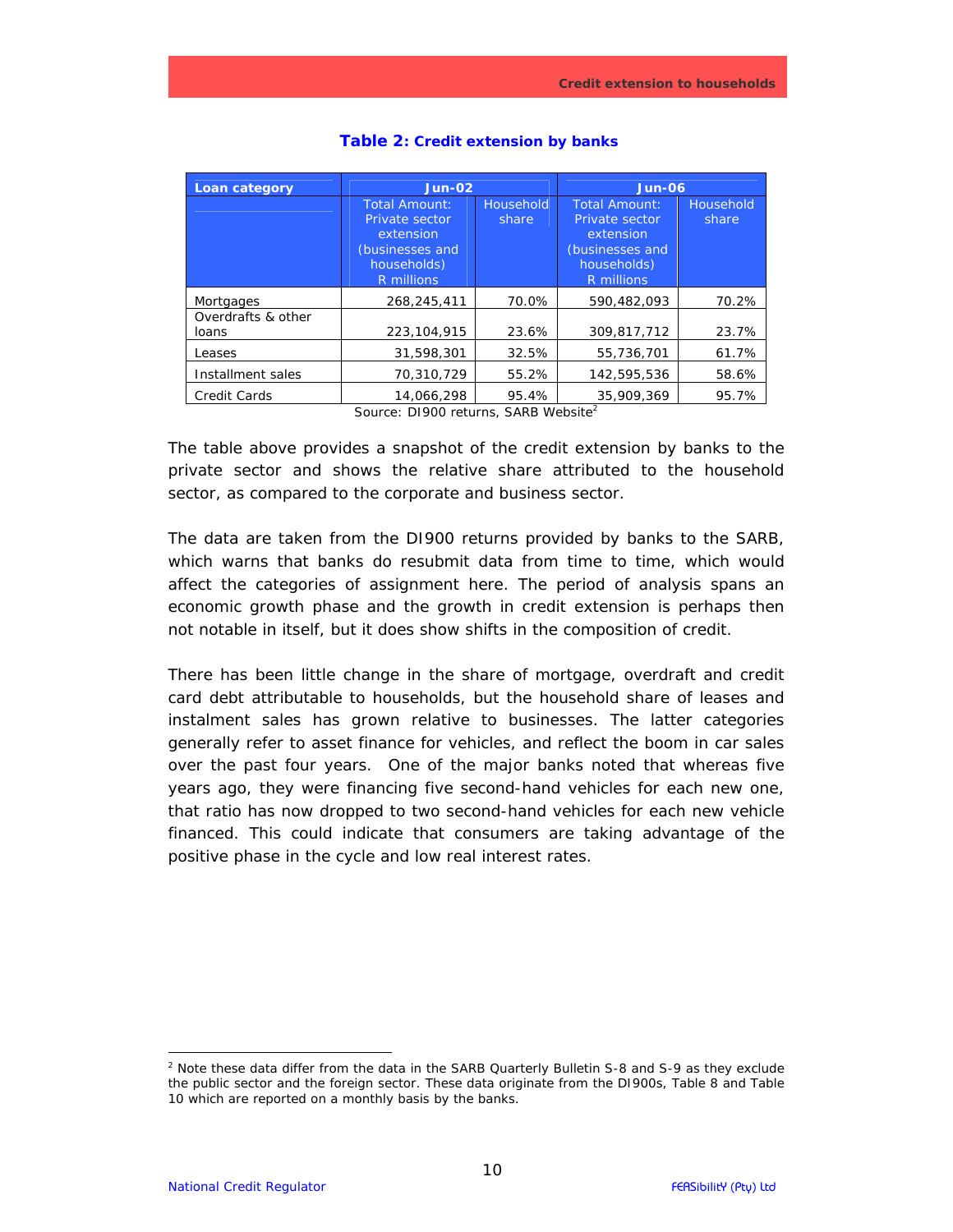| <b>Loan category</b>     | <b>Jan-02</b><br><b>Amount R millions</b> | <b>Sep-06</b><br><b>Amount R millions</b> |
|--------------------------|-------------------------------------------|-------------------------------------------|
| Mortgages                | 174,691,837                               | 444,832,706                               |
| Overdrafts & other loans | 56,348,917                                | 74,453,434                                |
| Leases                   | 9,332,163                                 | 37, 186, 331                              |
| Installment sales        | 36,454,703                                | 86,702,797                                |
| Credit Cards             | 13,020,853                                | 37,526,087                                |
| Total                    | 289,848,473                               | 680,701,355                               |

#### **Table 3: Credit extension to households**

Table 3 and Figure 5 indicate changes in the value of specific categories of credit to households between January 2002 and September 2006. For households, mortgages are the most significant of these credit classes amounting to almost R445bn in September 2006. Over the period shown, instalment sales superseded overdrafts and other loans in terms of importance as a category of credit to households. By September 2006, credit card debt and leasing finance to households both accounted for around R37bn.



### **Figure 5: Credit extension to households by type**

*Source: DI900 returns, Tables 8 and 10*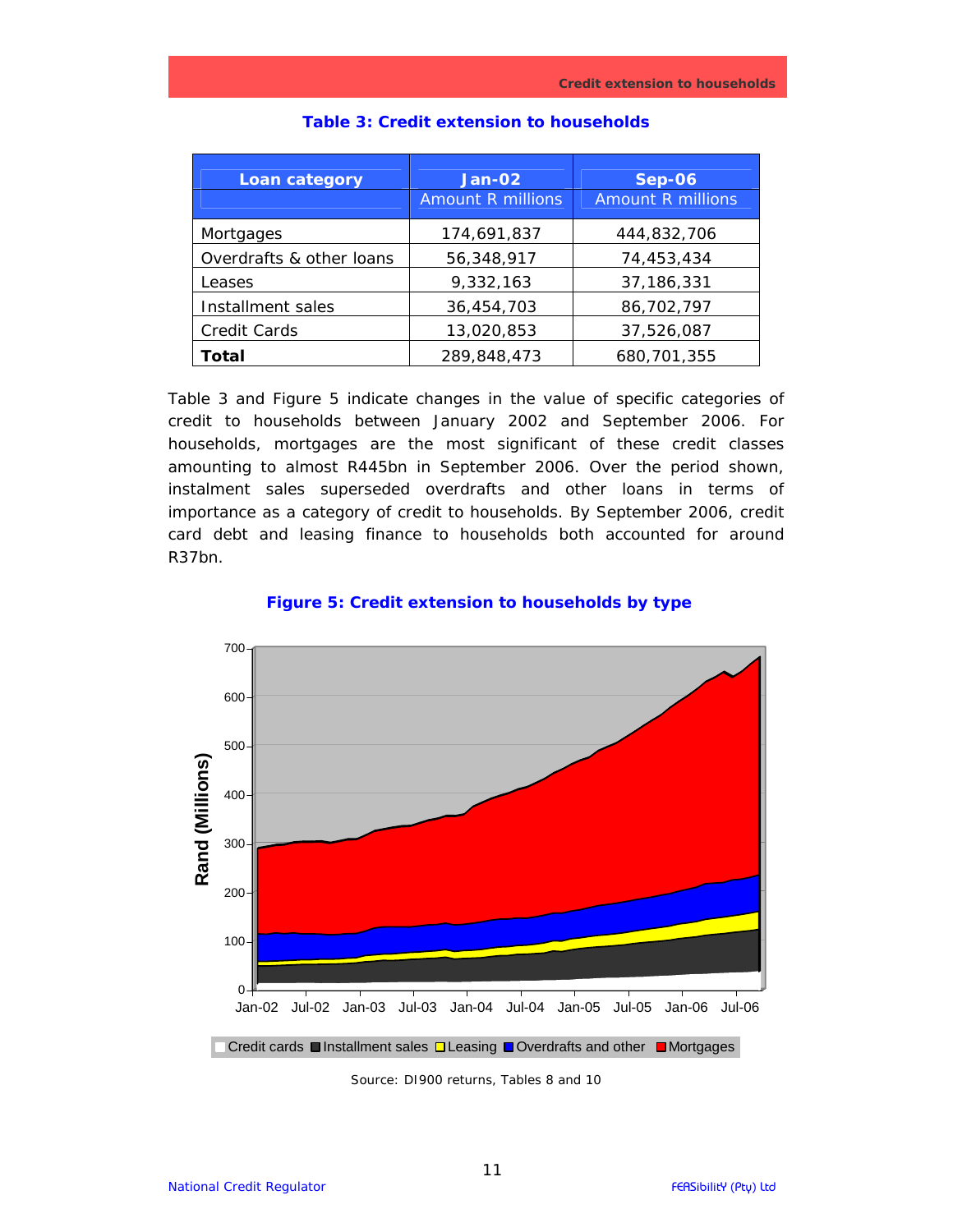The relative share of each of the above banking asset classes of the cumulative total combined is indicated in the figure below.



**Figure 6: Share of bank credit extended to households by type** 

*Source: SARB Quarterly Bulletin and DI900 returns* 

The previous figure illustrates that the relative importance of overdrafts and other loans for households has declined, while that of mortgage advances, credit card debtors and leases has increased. Possible reasons for this are discussed below.

Mortgages account for 65% of credit extended to households. Overdrafts and other loans accounted for around 20% of the credit extended to households in January 2002, it now accounts for around 11%. Instalments sales share of household credit has remained at around 13%. As a share of the bank credit extended to households, leases accounted for just over 3% of credit extended to households at the beginning of 2002, now it accounts for 5.5%. The share of credit card debt has grown to 5.5% of household debt, from 4.5% in 2002.

The relative growth performance of the different categories of credit is apparent over the period under review. Figure 7 indicates that from the perspective of households, credit card and leasing finance has growth faster than other forms of credit.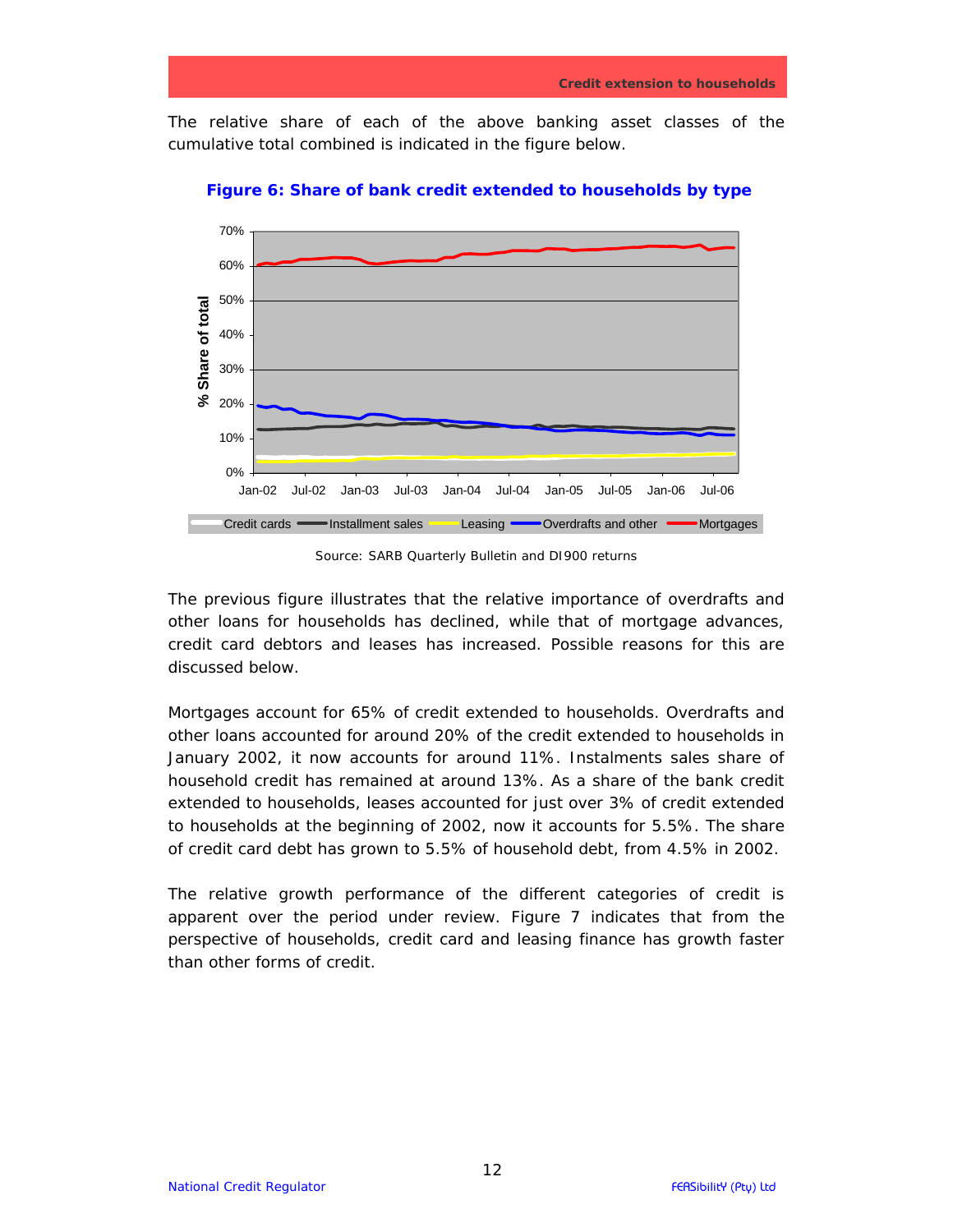

**Figure 7: Relative growth of household credit by type** 

Growth in credit card finance since January 2004, (refer to the figure below) has been in the order of 138% and leases have growth by 123% in terms of value of advances. In both cases, these types of credit represent a small share of household credit, so this growth is from a low base.

Leases and credit card finance growth may have outstripped the other categories of credit, but mortgages and instalment sales growth, which account for a far more substantial weighting in terms of household debt have also shown substantial growth (87% and 81% respectively). Relative to these growth rates, it is only growth of overdraft and other loans that has languished at around 36% for the period under review.

The lower growth in overdrafts and loans may, in part, reflect a rational shift on the part of consumers away from comparatively expensive unsecured overdraft and loan facilities towards comparatively less expensive secured credit facilities such as access bonds. Factors such as high explicit bank charges and cheque fraud may also partly account for the increased usage of credit cards in preference to traditional overdraft-linked cheque accounts. All the interviewees in the sample reported a growing preference by consumers for debit and credit card as a means of payment.

*Source: DI900 returns*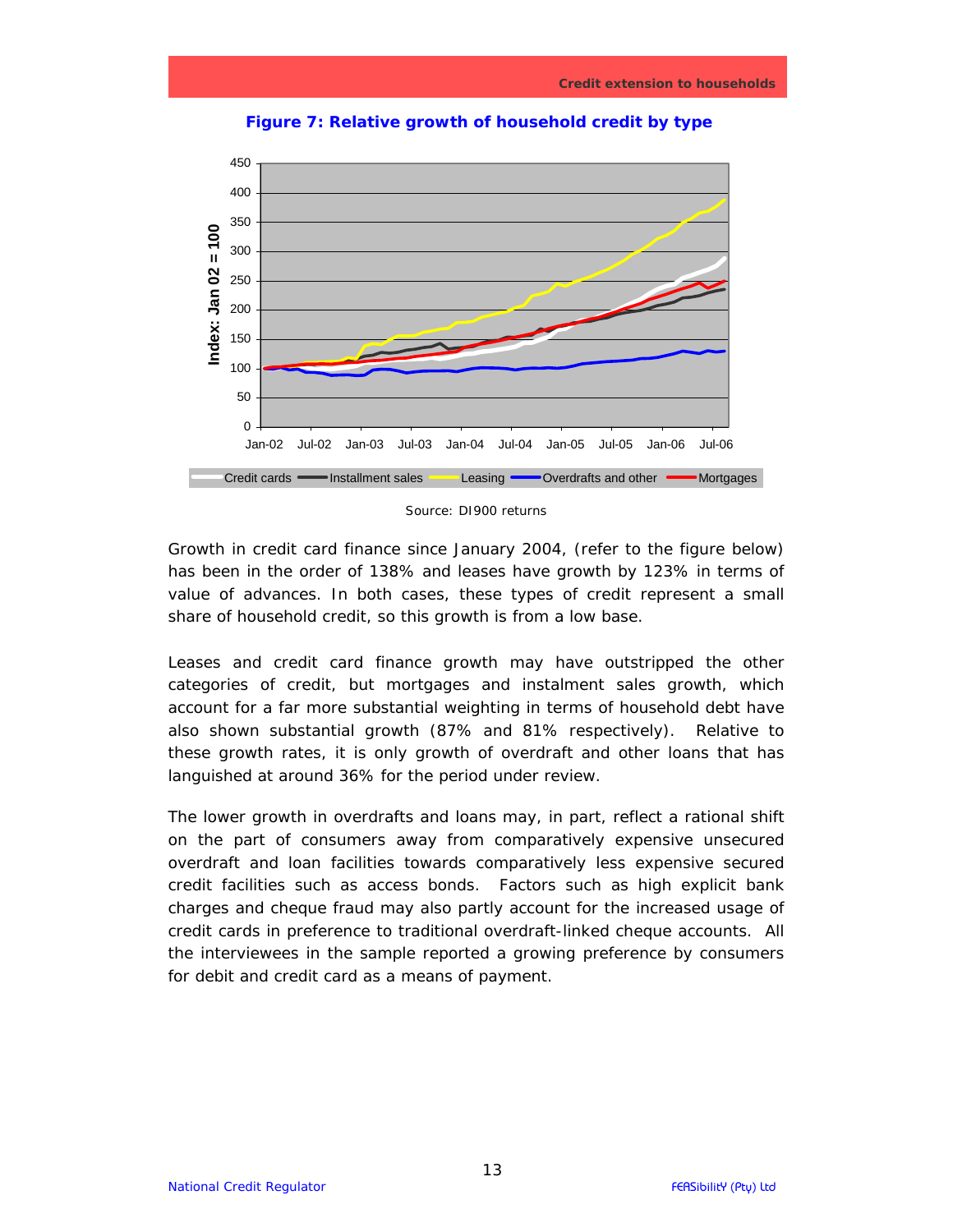

**Figure 8: Year-on-Year growth of credit categories** 

*Source: SARB Quarterly Bulletin and DI900 returns*

The annual growth rates in these categories of credit are shown in the figure above (with a base year of January 2004). Between the second half of 2004, and July 2006, the best performers were credit cards, leases and instalment sales and mortgages. The outlier is overdrafts and other loans, where the growth rate remains below 10% until the middle of 2005. Annual growth in mortgages peaks in December 2004 and in instalment sales in February 2005. In the case of credit cards, annual growth peaks in December 2005 and in the case of overdrafts, March 2006. Growth in leasing finance peaks in March 2006 remains at these levels until June 2006, and then the annual growth falls off slightly.

# 3.3 Macroeconomic context of household data

The growth in household credit should also be seen in the context of broader, macroeconomic trends, including aspects such as overall growth in the value of economic output, growth in household expenditure, growth in household expenditure on durable goods and changes in formal employment. We can construct indices for each of these five series, and set them all equal to 100 in the first quarter of 2004, Figure 9 indicates the relative movement of such indices.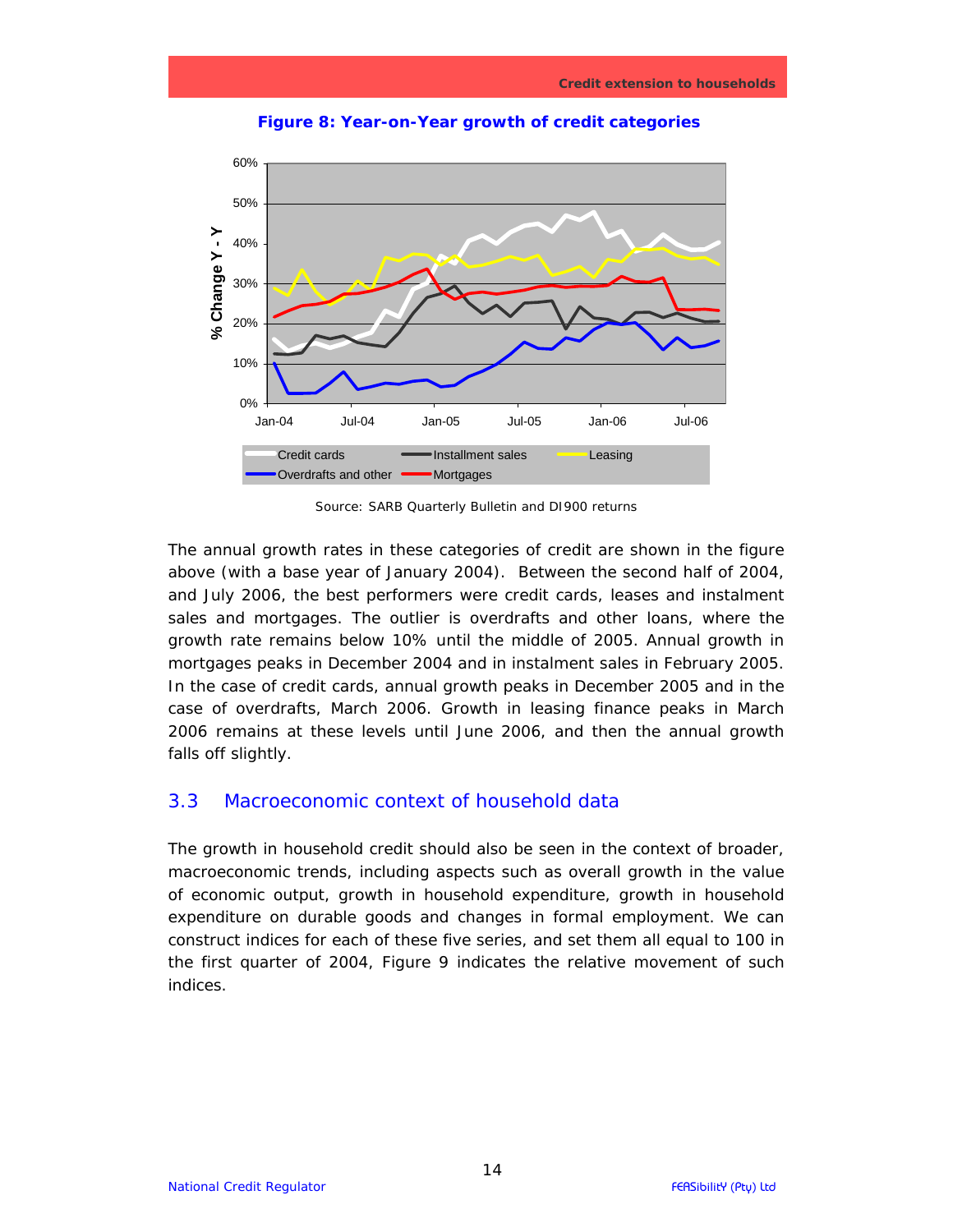



*Source: SARB Quarterly Bulletin*

Figure 9 indicates that credit extended to households over the period has increased substantially more than household consumption, nominal GDP and the growth in formal employment. There is a slightly closer correlation between credit extension and household consumption expenditure on durable goods.

**Figure 10: Ratio of household debt to annualised household disposable income** 



*Source: SARB Quarterly Bulletin*

The ratio of accumulated household debt to household disposable income provides some indication of overall levels of indebtedness. The figure above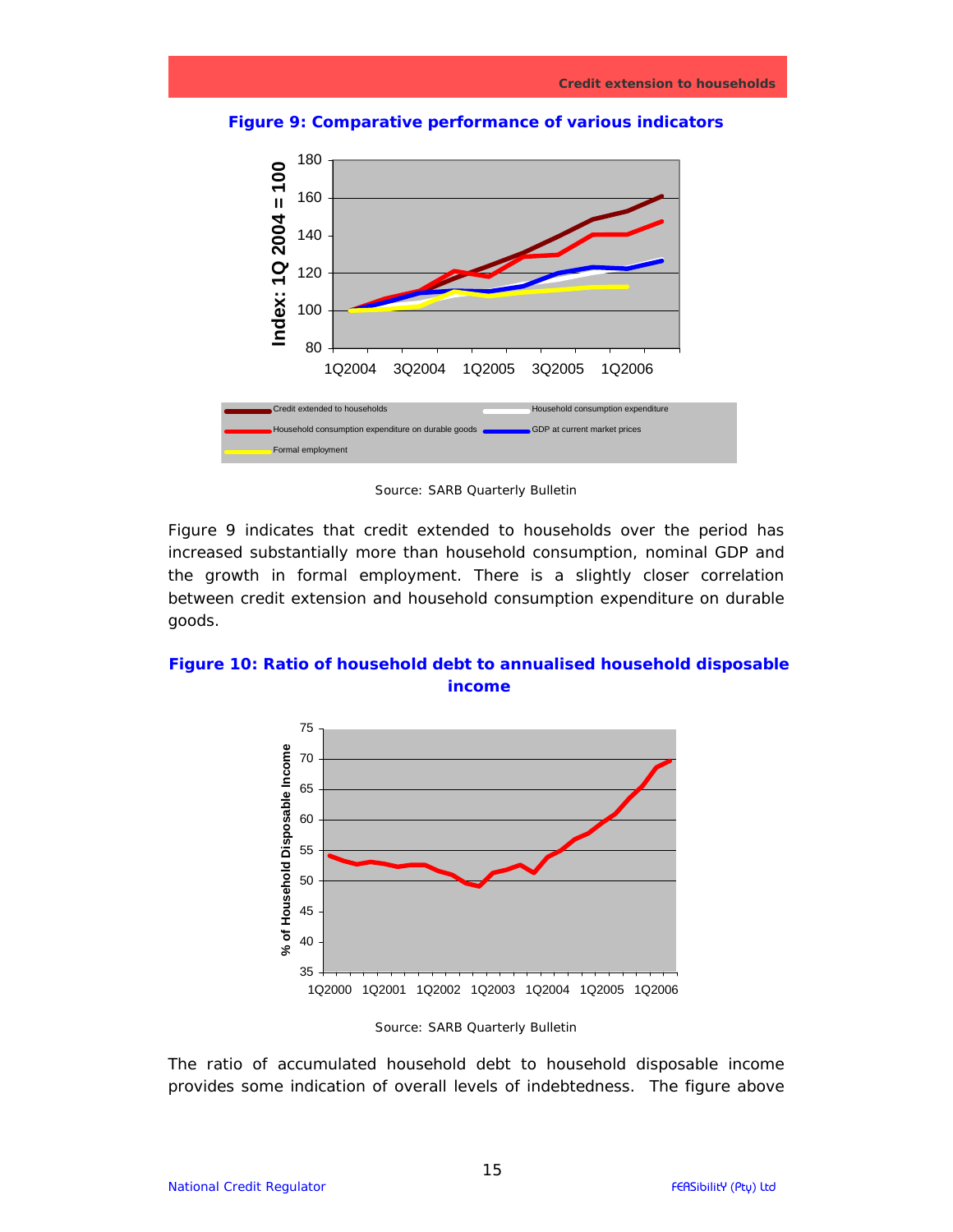indicates a steady increase in this measure since the beginning of 2004. The current level of almost 70% (June 2006) of annual disposable income is substantially higher than the 53.5% experienced in 1997 (the previous cyclical highpoint), and represents the highest level of household indebtedness since data reflecting credit extension to households began to be published in 1991. However, due to the decline in interest rates and increase in average real incomes, the affordability of servicing these higher levels of debt may have ameliorated the impact of the significant growth in cumulative household debt levels.

The following figure indicates the relationship between changes in money market interest rates (represented by the average prime overdraft rate of commercial banks) and the levels of net additional credit extended to households<sup>3</sup>. It is apparent that while there was no noticeable response to the interest rate spike in 2001/2, there are early indications of some slowdown in the growth in household credit in response to recent increases in interest rates. The growth in credit from the second quarter of 2005 suggests that something other than the prime rate of interest is driving credit extension. The discussion in section 4 suggests a number of factors may have contributed to this.



#### **Figure 11: Growth in household credit and interest rates**

*Source: SARB Quarterly Bulletin*

-

<sup>3</sup> The absolute change in the net value of accumulated credit extended to the domestic household sector by all monetary institutions in relation to the preceding quarter.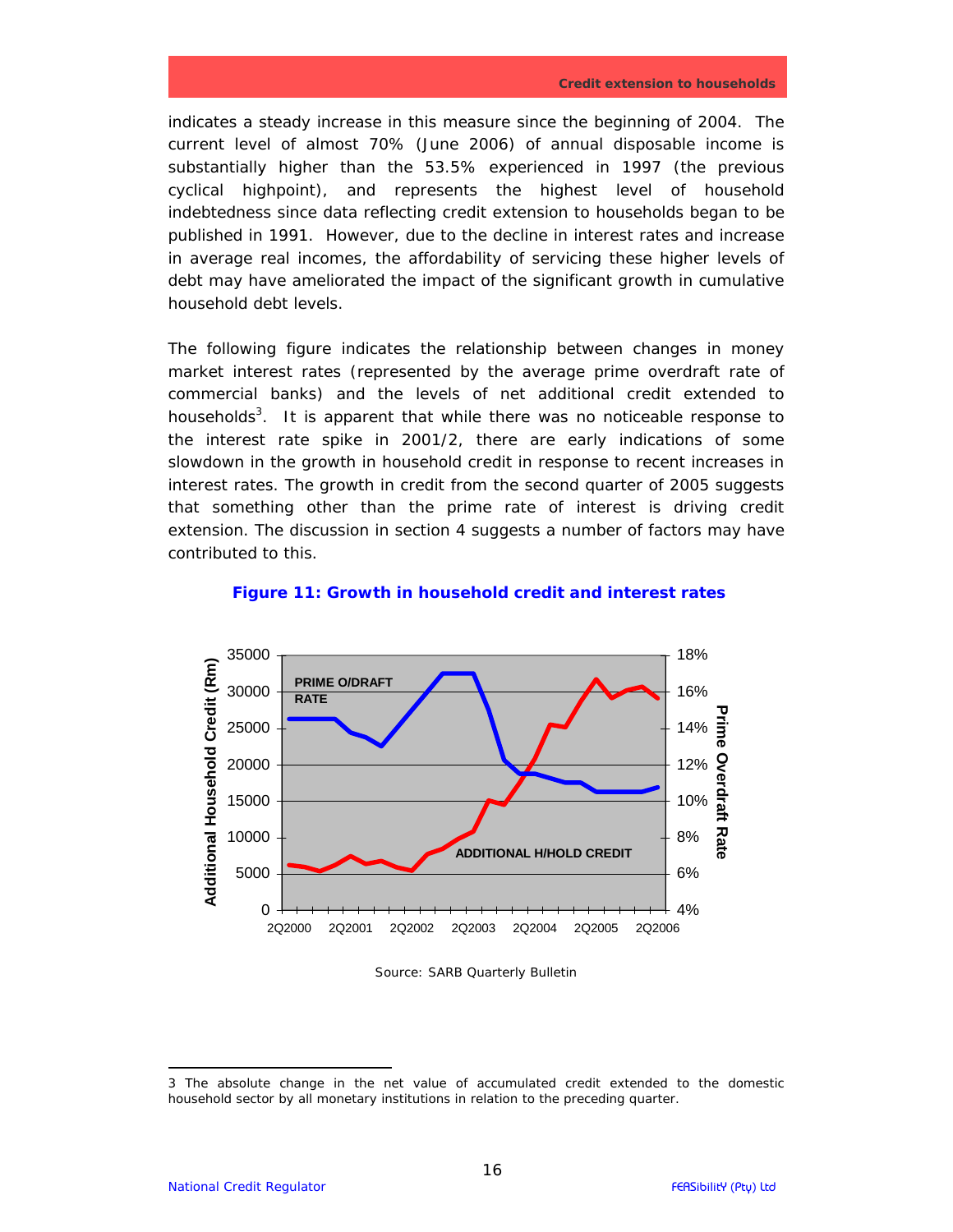### 3.4 Conclusion

Credit extension to the private sector by banks amounted to R1.2 trillion as at September 2006. This equates to a growth of 67% between Jan 2004 and September 2006. Credit extended to households accounts for 51% of this credit. Mortgages made up 65% of these, overdrafts and other loans 11%, and instalment sales 13%. Leases and credit cards debt each account for 5.5% of credit extended to households.

Growth in different categories of household credit since 2004 has been fastest in credit cards and leases, followed by mortgages and instalment sales. While growth in overdrafts and other loans has been positive, it has experienced the lowest relative growth of all categories of household credit. Since April 2006, growth in all categories of credit has flattened off.

Growth in credit extended to households since January 2004 has exceeded growth in household consumption, nominal GDP growth and growth in formal employment, but at the same time, the cost of servicing this debt has remained at historically low levels.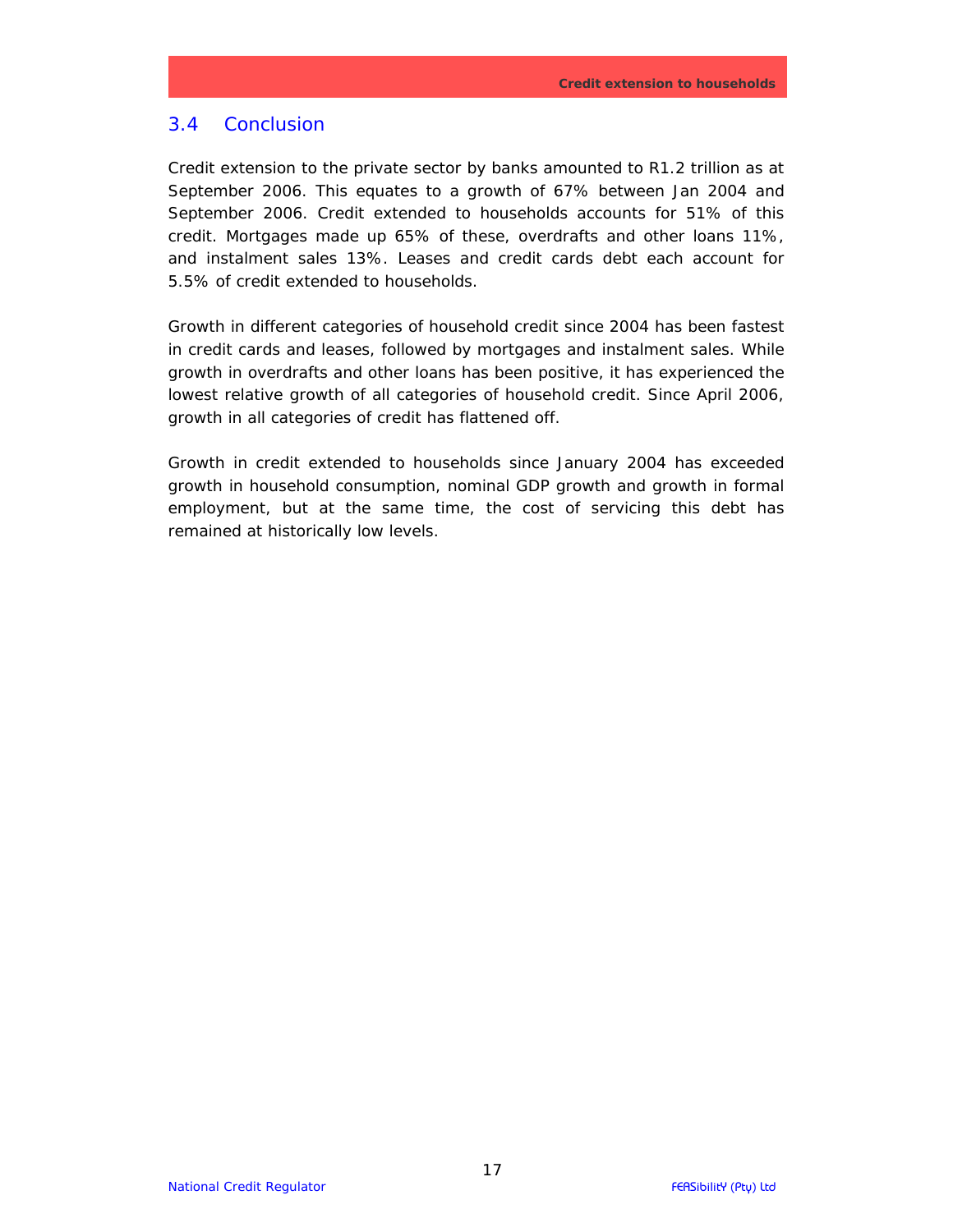# 4. Themes from interviews with providers

A number of themes were explored in the interviews and are explored here. The detail from the interviews is contained in a confidential report to the National Credit Regulator.

# 4.1 Factors leading to growth of credit extension

### • **Economic boom**

The decline in money and capital market interest rates to historically low levels and the acceleration of growth in the South African economy in recent years has impacted on the consumer credit market in a number of ways.

Firstly, it has become more affordable to service debt. Mortgages – which account for roughly 65% of total household debt – are still<sup>4</sup> significantly cheaper to service at current interest rates than they were in 1998 and 2002. In 1998, mortgage repayments<sup>5</sup> amounted to R1 917 per month for every R100 000 borrowed. In 2002, monthly repayments of R1 467 per R100 000 were required, while at current rates, repayments amount to only R1 066 per R100 000. This means that someone with a mortgage of R500 000 in 1998 could now afford to service a mortgage bond of almost R900 000 with the same nominal monthly repayments. In addition, average nominal disposable incomes per capita rose by almost 80% between 1998 and 2005, and average real disposable income per capita increased by more than 16% over the same period.

The increase in the value of property over this period (which the reduction in interest rates helped facilitate) has also improved the balance sheets of property-owning households – making them more credit-worthy in many cases. Since the bulk of household credit is secured, this has provided the financial sector with an additional rationale for re-gearing the household sector by raising the levels of credit extended to it.

In addition, formal non-agricultural employment is estimated to have increased by 819 000 between the first quarter of 2004 and the first quarter of 2006. This has meant that more than R2 billion worth of additional nominal spending power<sup>6</sup> is being injected into the economy each month. This has also helped to increase the number of credit worthy households.

 $\overline{a}$ 

 $4$  Even after account is taken of the interest rate increases announced in the latter half of 2006.

 $<sup>5</sup>$  Based on a term of 240 months (20 years)</sup>

 $<sup>6</sup>$  We are assuming average monthly income of R2 500 per month</sup>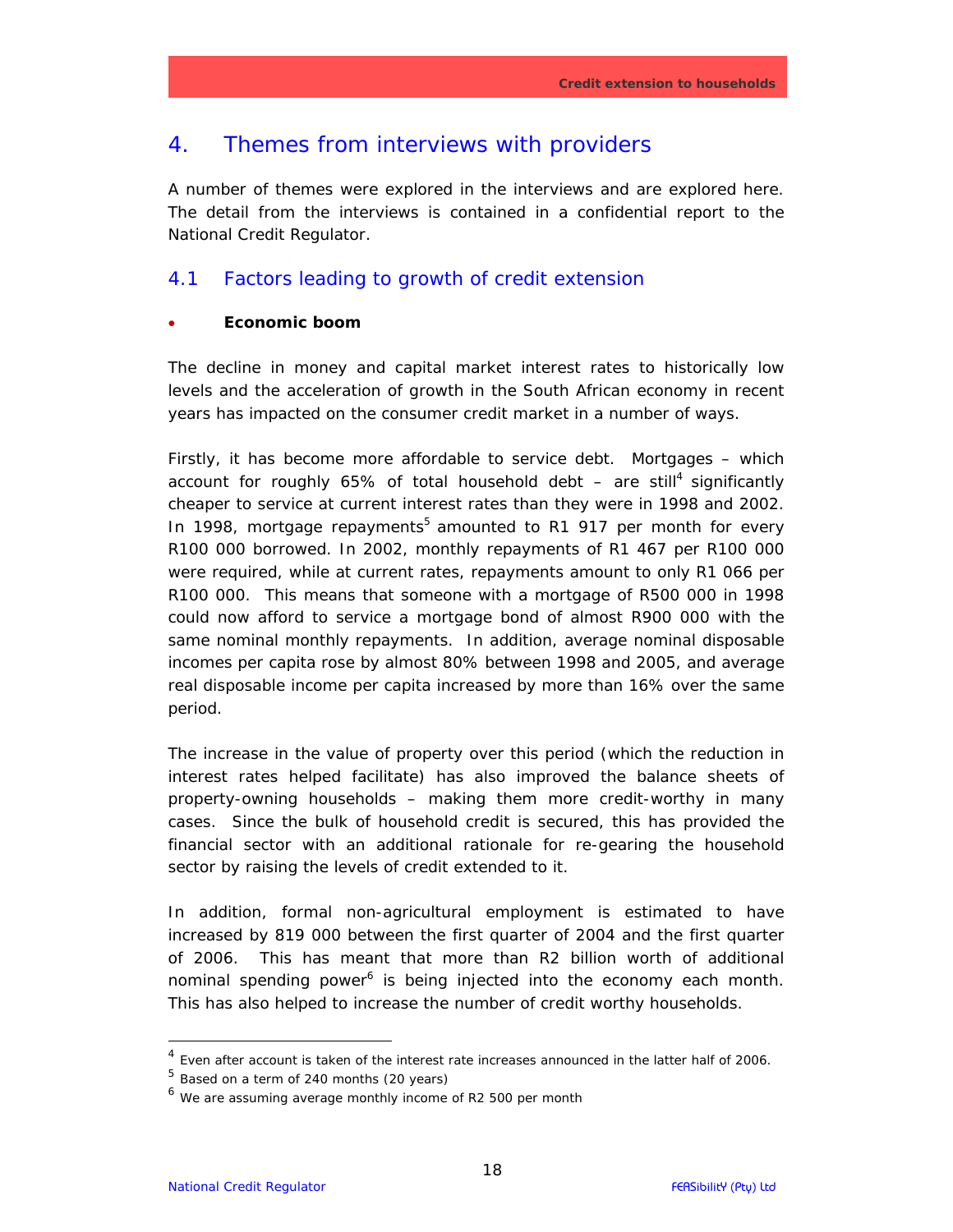# • **The strategy of companies providing financial services and their attitude to growth**

The financial services sector has been under considerable pressure for some time to extend banking and other financial services to previously excluded segments of the South African population.

This, together with a more conducive macroeconomic environment and the entry of new participants has resulted in a more aggressive approach towards credit extension – which accepts higher average rates of bad debts over the course of the business cycle.

For the most part, it appears that aggressive new account acquisition and efforts to regain market share in certain credit markets peaked in 2005, and that credit providers have viewed 2006 as a period of consolidation. Going forward, the principal strategy for the remainder of 2006 and 2007 appears to be consolidation of existing accounts, and "customer value management" through the cross-selling of additional products to existing and "group" clients.

There is little doubt that levels of competition in the sector have increased over the past year – particularly in the credit card market. While the major competitive differentiator has been around loyalty programmes attached to cards, pricing is also starting to play a role. There has also been a marked increase in the micro lending activities of the "Big 4" banks.

This increase in competition is to be welcomed, and the long-term effects on consumers and the economy should be positive. However, in the short term there is a tendency for providers to cherry pick, and scoring systems and lists are likely to result in more credit worthy individuals being saturated with offers of credit. Since it appears that at least 18 months is required before a provider is able to adequately assess the performance and risk associated with a newly acquired book, it is likely that bad debt and impairment levels will peak between now and mid-2007 (given that most aggressive account acquisition was done in 2005).

### • **Role of alliances**

Alliances have become more evident and are clearly a part of the corporate strategy of the major commercial banks and the retail sector. The principal reasons for entering into an alliance are: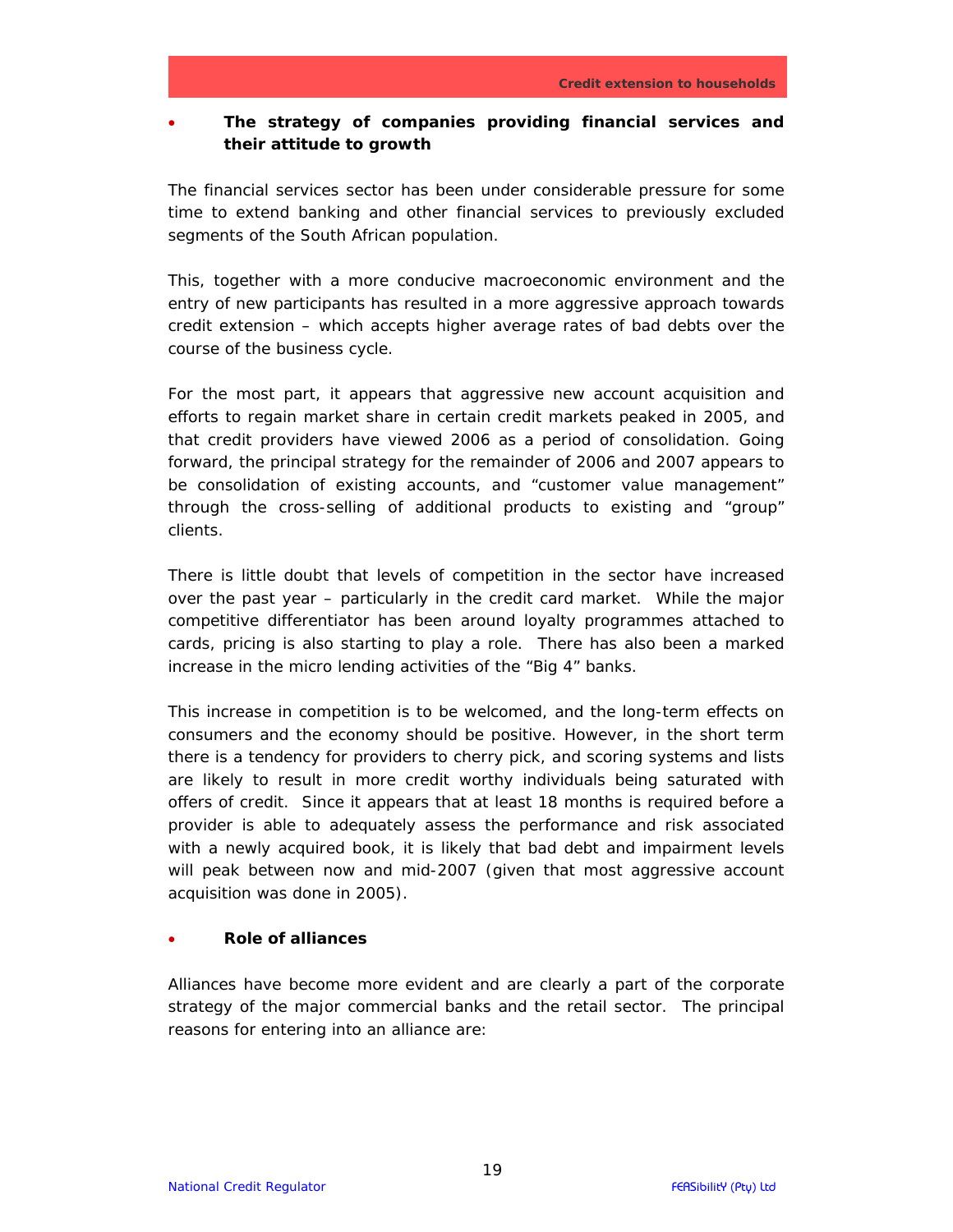- o To expand a "footprint" by accessing a market segment that is under-represented, or has not traditionally been part of the client base. Retailers, cellular service providers, and healthcare funders with large, established customer bases are important potential alliance partners for banks (eg Standard Bank and MTN).
- o To broaden, and change, the brand image of traditionally conservative institutions by partnering with brands which have different appeal and which allow access to different markets without having to dilute or change the values associated with existing brands (eg ABSA with Virgin).
- o To access branch and distribution networks in order to expand a geographical presence in a cost-effective manner (e.g. FNB and Edcon).

### • **Normalisation/expansion of credit market**

A number of factors have contributed to a growing trend towards the integration and normalization of the credit market away from its previous segmented nature. These include the gradual effects of democracy and the associated change in wealth distribution, the emergence of a Financial Sector Charter and a number of studies and legislation (including that of the NCA) which have highlighted the earlier disparities in terms of the distribution of credit.

Associated with these pressures has been the growing awareness of potential growth associated with servicing lower income clients and a sense of the aspirational demand of new entrants to the labour market. Hence the forces of demand and supply have allowed for the re-design of scoring models associated with lower income groups and the development of products more suited to those previously excluded from a range of formal credit products.

The substantial growth in credit extension in recent years is not purely a cyclical phenomenon linked to a decline in interest rates. It also reflects a structural shift that seeks to accommodate large parts of the population that were historically excluded from accessing the formal credit market. This view is supported by customer profiles in the retail sector, which indicate a shift towards younger, black, increasingly female applicants with little job experience. Purchases on credit of residences, vehicles and other items such as furniture and clothing for this market segment are probably relatively more interest inelastic than the historically established market because they are aimed at satisfying aspirations that have – in many cases – been frustrated for an extended period.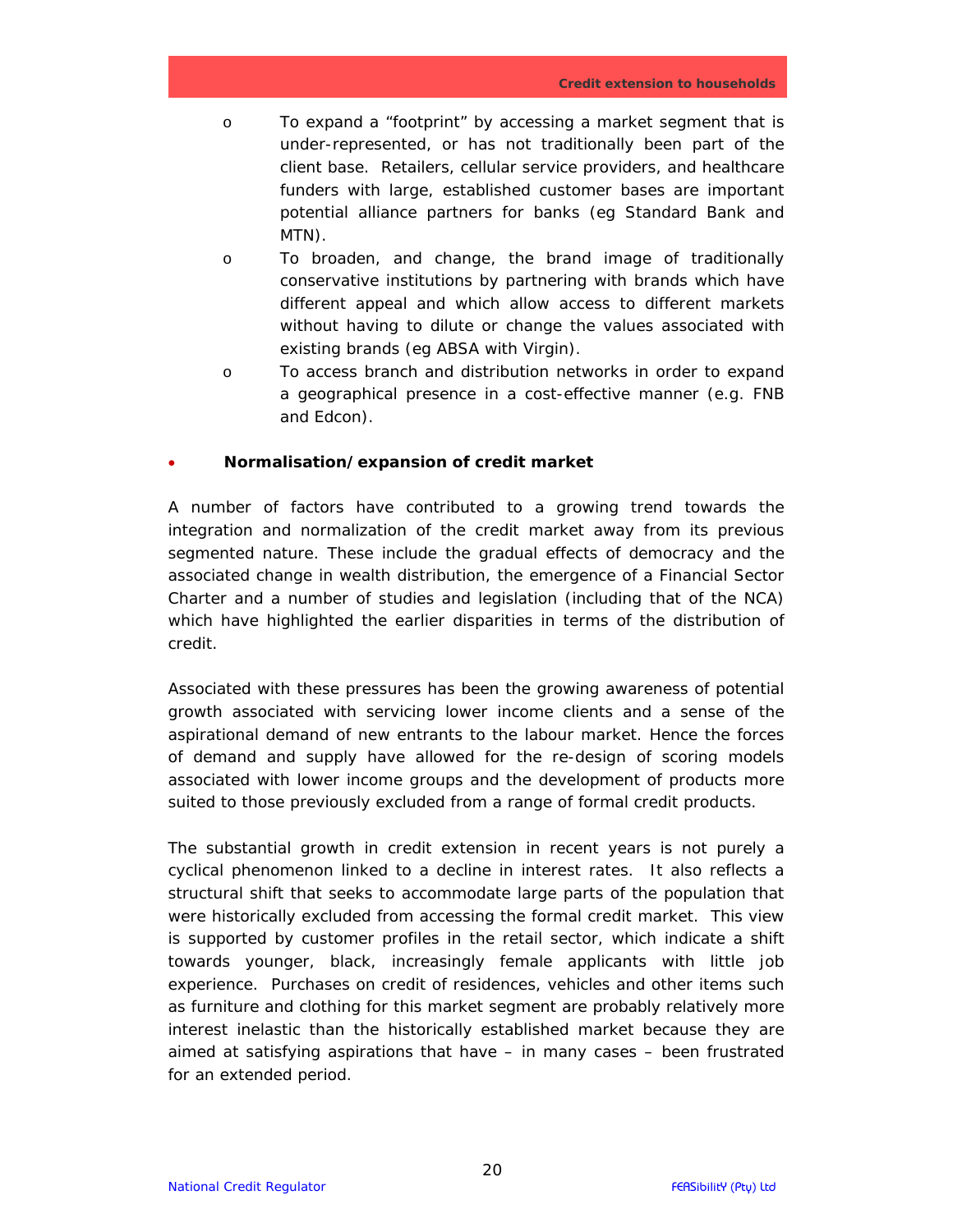#### • **Customer numbers**

One of the perplexing questions around the data analysed here is the inability to assess with any sense of certainty the growth of the customer base relative to the number of accounts.

While the number of accounts has grown - in some cases substantially - it is very difficult to assess the number of customers in the system – even within institutions, as typically account numbers, rather than customer numbers are given.

The extent to which the clientele of banking groups and other financial entities overlap is unknown. It is worth noting that the vast majority of bank account holders simply have savings and/or transmission accounts, and rarely qualify for bank credit facilities.

One of the retailers that serves low to middle income consumers gave us permission to provide the information in the table below which is based on a statistically significant sample of their customer base. The aim was to establish their customers' exposure to other credit categories and from other credit providers. Of the 140000 customers who had an account with the clothing retailer 5% had a credit card, 45% an apparel account, 28% had a furniture account elsewhere, 3% had vehicle finance, 1% had a mortgage and 27% had a personal loan.

As can be seen in the data below, while the share of customers with credit cards in the client base is growing (from 5% in 2004 to 12% in 2006), the proportion remains small. In addition, the vast majority of their clients do not have vehicle finance or mortgage loans, but they do have clothing accounts and furniture accounts.

Hence this customer base appears to have facilities with other non-bank providers (such as clothing and furniture retailers) but not necessarily with banks (home loans and vehicle finance).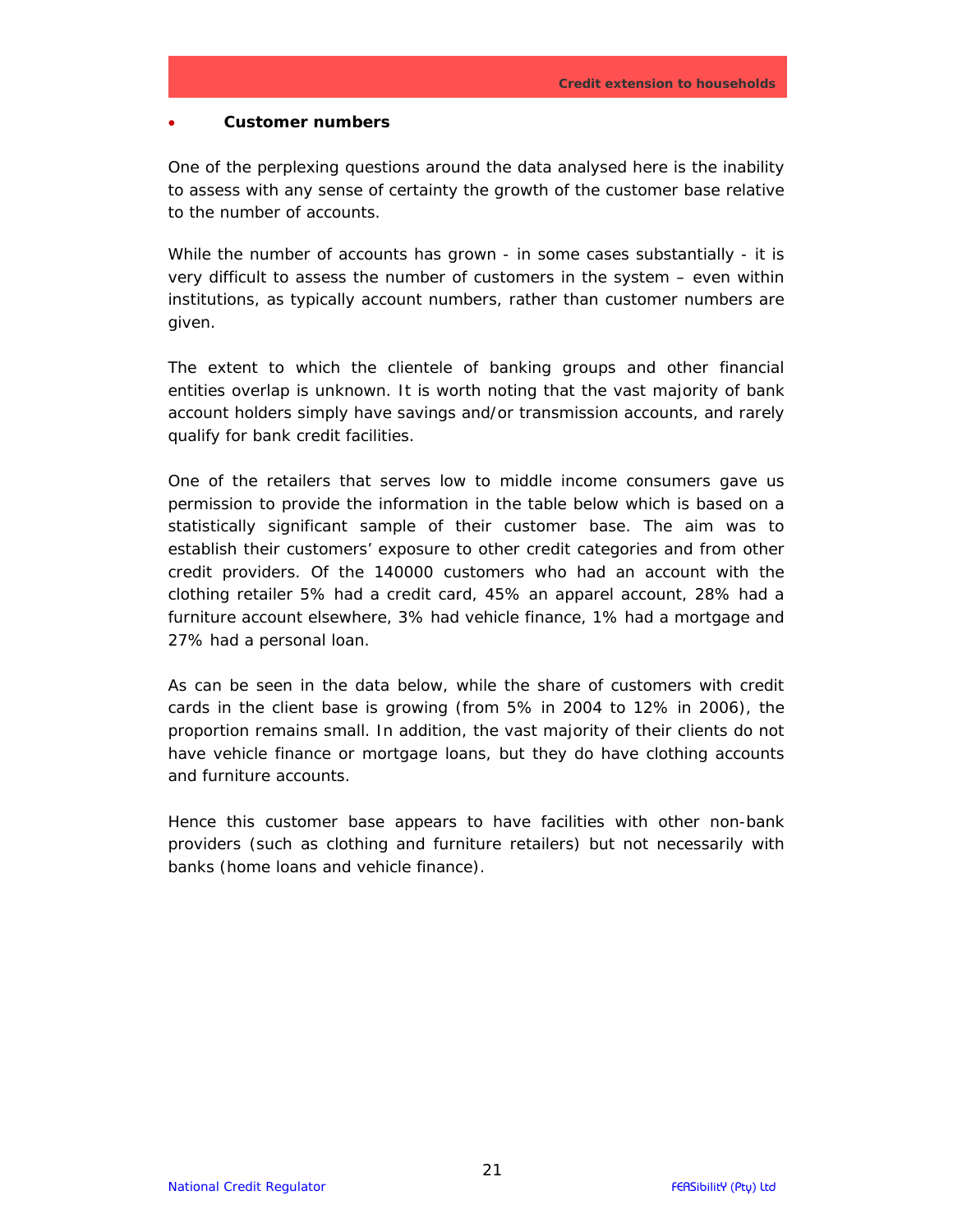|                                      | <b>Sample Size</b>                                         |       |                             |  |  |
|--------------------------------------|------------------------------------------------------------|-------|-----------------------------|--|--|
| <b>Customers with</b>                | 140 000<br>141 000<br><b>Customers</b><br><b>Customers</b> |       | 100 000<br><b>Customers</b> |  |  |
|                                      | 2004                                                       | 2005  | 2006                        |  |  |
| <b>Bank Credit Cards</b>             | 5%                                                         | 8%    | 12%                         |  |  |
| Credit Apparel account               | 45%                                                        | 46%   | 46%                         |  |  |
| Furniture account<br>(excluding this |                                                            |       |                             |  |  |
| retailer)                            | 28%                                                        | 29%   | 29%                         |  |  |
| Vehicle Finance                      | 3%                                                         | 3%    | 4%                          |  |  |
| Home Loans<br>(Mortgage)             | $1\%$                                                      | $1\%$ | $1\%$                       |  |  |
| Personal Loans                       | 27%                                                        | 33%   | 37%                         |  |  |

#### **Table 4: Customer exposure to other credit categories**

*Source: Retailer submission* 

# 4.2 Changes in trends since Jan 2006

### • **Size of loan and terms**

Most of the ten parties interviewed indicated that the average size of loans has remained flat during 2006. In some cases, market segments that are perceived as riskier have been accommodated by the extension of repayment terms. In the retail sector, there has been greater demand for longer term products and in the credit card market, there has been an effective extension of term through the adoption of smaller minimum repayments on outstanding balances. Some suggest that the current required minimum payment is as low as 3.5% of the outstanding balance, compared with 10% or 7.5% in the past.

### • **Change in repayment behaviour: Collections**

Some increase in collections arrears has been noted. This tends to be more evident among consumers accessing the retail credit market. It is assumed the typical in-store cash repayment requirement and "back of wallet" position of retail credit means customers are more likely to allow these arrangements to go into arrears than credit cards and commercial bank facilities. The increase in collections arrears is generally not regarded as being unexpectedly high or outside thresholds for this stage of the cycle.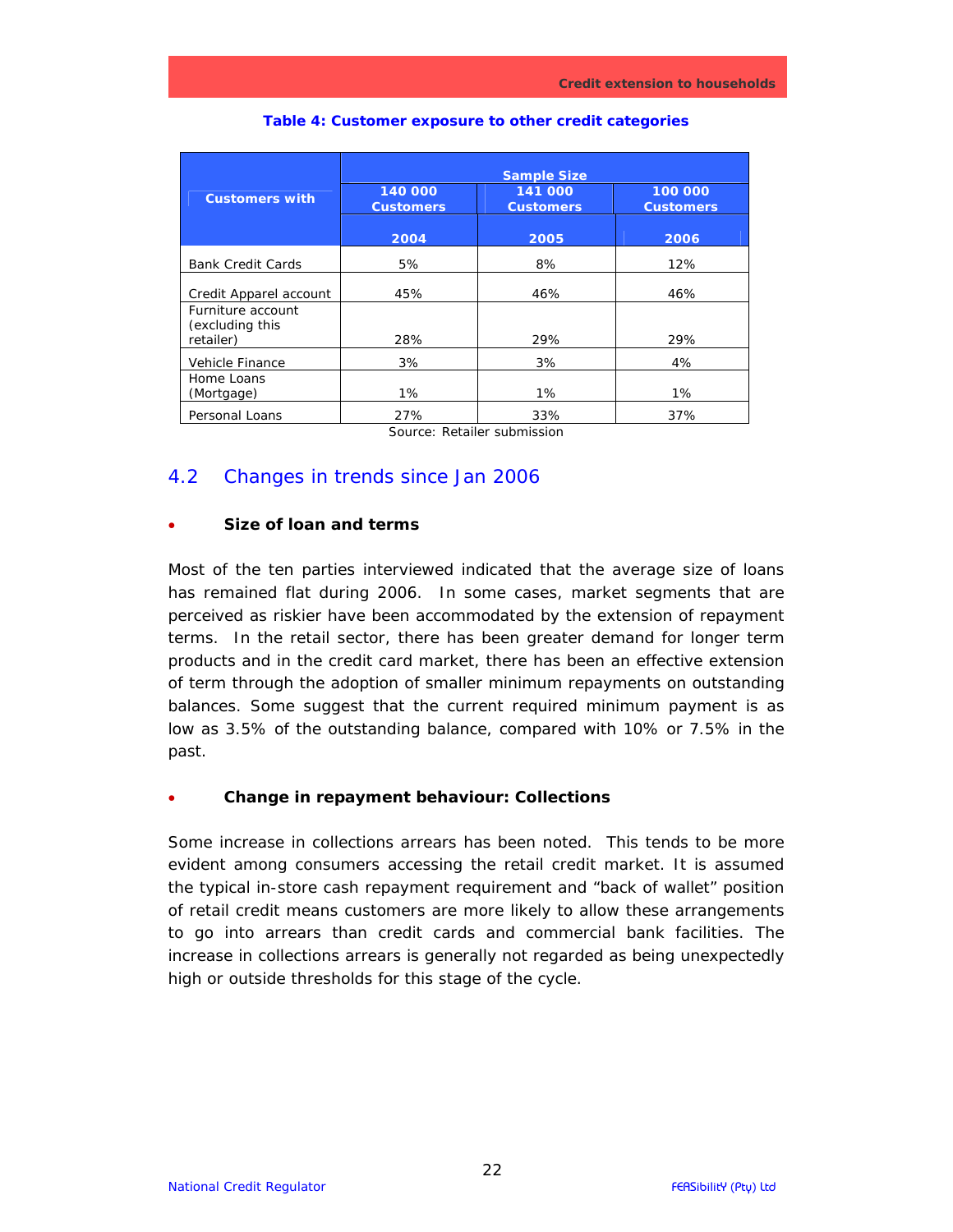### • **Tightening of credit thresholds**

Most of the firms interviewed indicated that there had been a decrease in approval rates over the course of 2006 – especially since June. However, the higher rate of rejections is not necessarily indicative of a tightening of credit scoring thresholds – although some providers have started to tighten in relation to higher risk market segments.

It is primarily the result of poorer quality applications – which may support the view that overall indebtedness levels for some groups have increased to levels that are not viewed as sustainable.

### • **Over-indebtedness and arrears of clients with microloans**

Data provided by some of the six providers who offer micro loans suggest there has been an increase in overall indebtedness amongst the micro-lending client base, as discussed in the section on tightening of credit thresholds above.

However, information from other providers shows a relatively constant debt to gross income ratio amongst the micro-lending client base since the end of 2005, at around 33%. This latter group of credit providers stressed that they do not experience the 70% household debt ratios so often quoted in the press.

In general, providers only check overall indebtedness levels for new applicants, so assessments of over-indebtedness are manifest in approval rates of new applicants. One provider indicated that approval rates had fallen from 56% to 48% since the beginning of 2006. Other providers said that while debt levels have been rising – this has not been in a manner that is unexpected or a-typical for this stage of the cycle. In addition, a number of providers re-iterated that the higher levels of debt are relatively more affordable than in other recent cyclical peaks.

# 4.3 Trends in the market

### • **Substitution of one credit product for others**

There are clear indications of some substitution of revolving credit products (mainly credit cards) for term loans, overdrafts and installment sales. This may simply be an indication of a maturing market, but it also appears to have been influenced by the impending implementation of the NCA.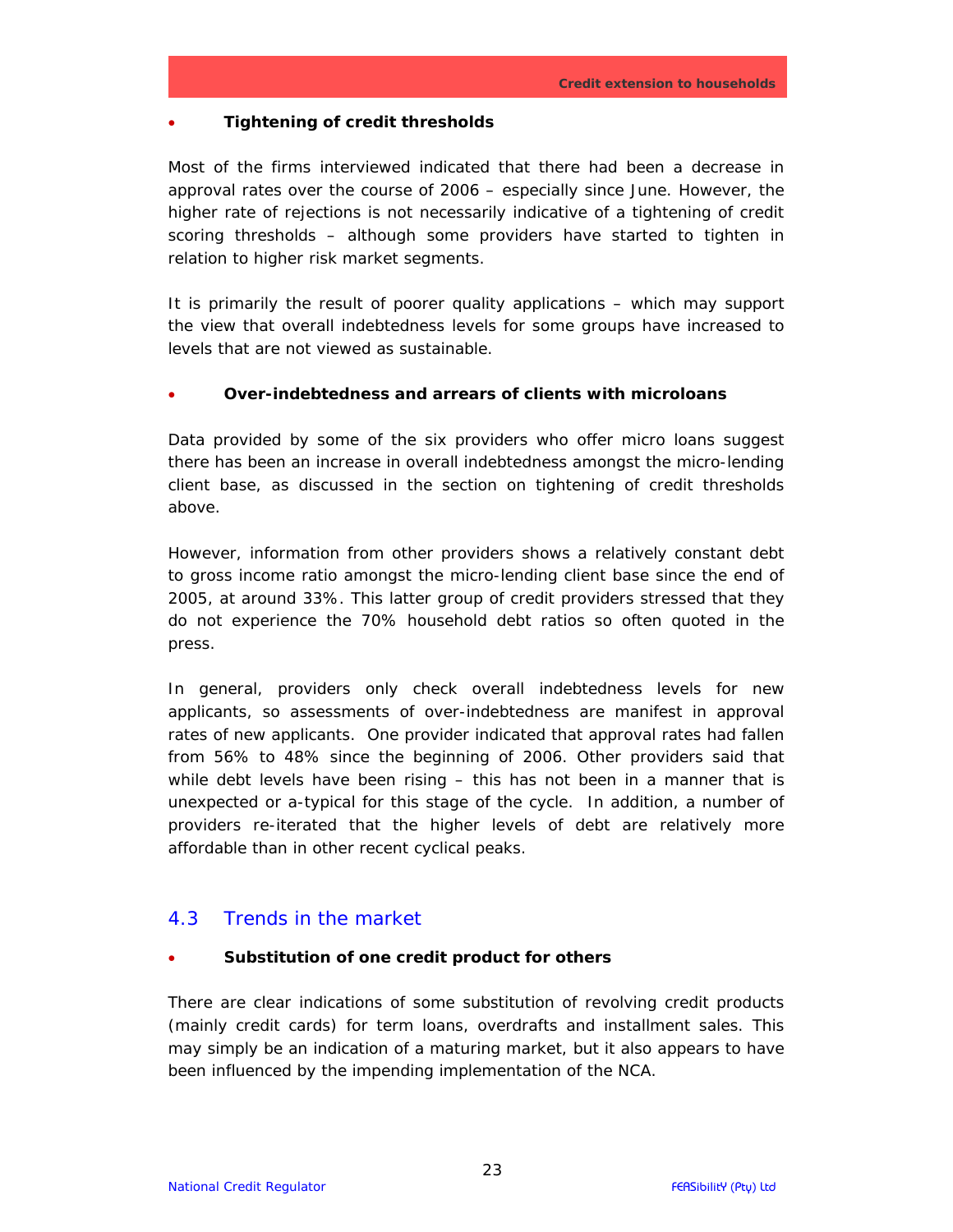The change in marketing stance and lowering of income thresholds in the credit card segment in particular has led to the expansion of the numbers of consumers with credit cards, with some indications that this includes previously unserviced low-middle income consumers. While it is clearly impossible to provide definitive information from a study such as this, there are indications (such as those shown in the Table 3 above) that the growth in credit cards has not simply meant the proliferation of many cards in the hands of a few.

In addition, there appears to have been a shift in the relative shares of cash vs. credit customers in retail outlets. In this instance cash includes cash and payment by debit and credit card. In the case of appliance and furniture retailers, credit cards are being used to pay monthly installments and smaller appliances, while accounts are still being opened for big ticket items. For clothing retailers, there appears to have some substitution of credit card usage for store accounts.

The fact that credit cards are not being used to purchase larger items of furniture or electronic goods suggest that credit limits on the cards remain relatively low. One furniture retailer confirmed that on average those clients that do have credit cards have limits of around R1500.

### • **"Land-grabbing" prior to the NCA**

Although none of the parties interviewed were prepared to acknowledge it as an explicit strategy on their part, more than one noted a trend towards what has been described as "land grabbing" prior to the imposition of the NCA.

Once the NCA comes into effect, credit facilities (whether or not they have been fully utilized) need to be taken into account when assessing levels of indebtedness. Since it will probably be quite onerous for facility holders to cancel existing credit facilities (even if they are fully paid up), it is likely that they will tend to become locked in to existing credit providers. There are indications that, in recognition of this fact, credit providers have been actively marketing revolving credit facilities in an attempt to capture market share for the post NCA implementation.

### • **Early signs of distress**

There are a number of possible signals of household distress in terms of indebtedness. These include a shift in approval or rejection rates, payment delinquency and collection arrears. These have been discussed above.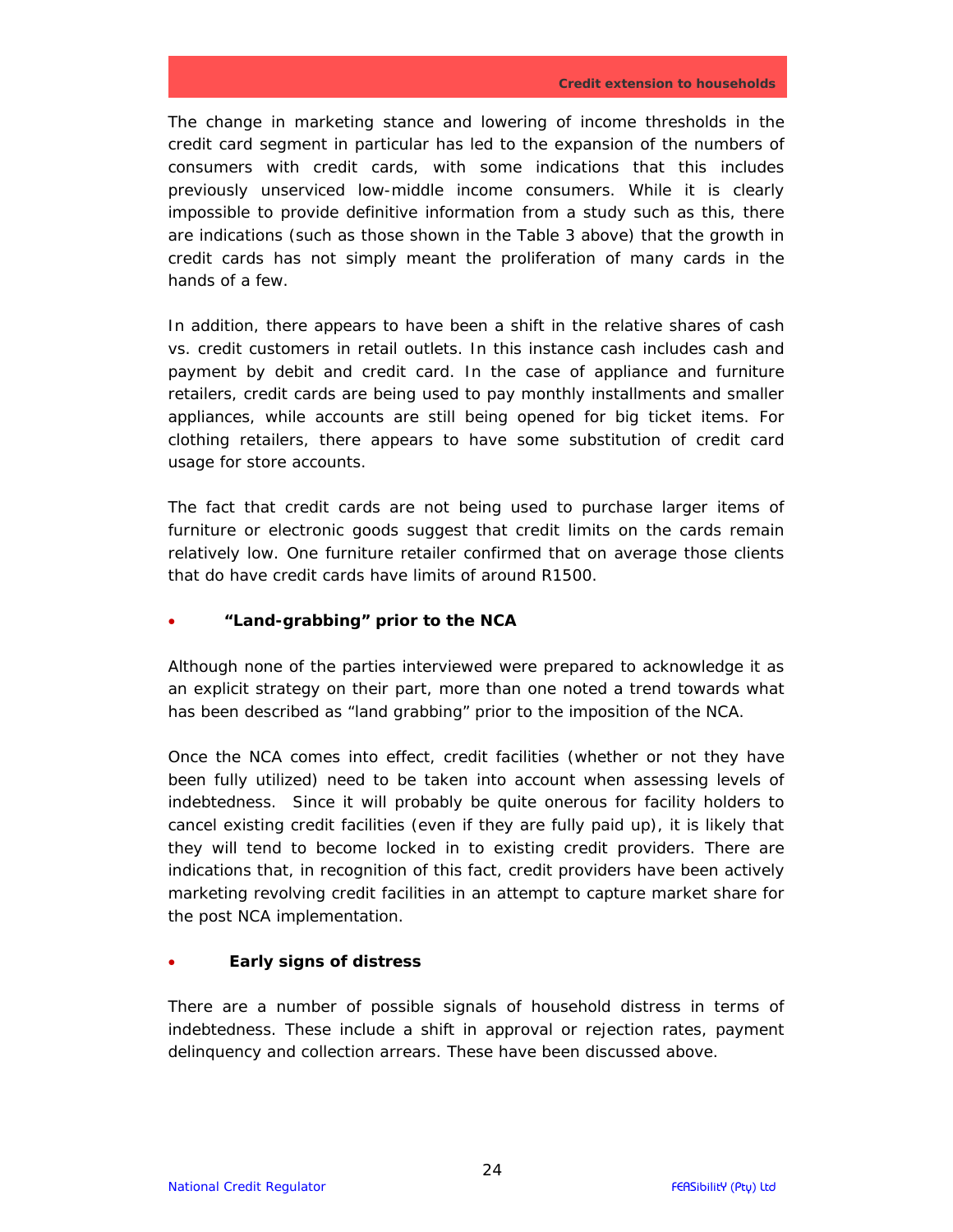In addition, slowing of client acquisition may also suggest saturation of the market. There is evidence that this has already started to occur. In particular, one retailer with a particularly aggressive marketing strategy has not achieved its forecast growth in accounts, as although it substantially increased its account base, the vast majority of these were closed due to inactivity. This suggests that there may be self-correcting mechanisms in the market.

# 4.4 Conclusion

The interviews with providers indicate that while there has been significant credit extension growth in the past two years or so this has been a consequence of a number of interrelated factors:

- The economic boom and the relatively low debt serving costs.
- A change in strategy amongst key players in the market to extend credit to new segments and adopt a less risk-averse strategy in the case of certain categories of credit.
- New alliances and new entrants which have predominantly been in the credit card area.

These points suggest a relatively well-functioning and increasingly more competitive market. At the same time, an element of uncertainty in terms of the impact of the NCA may have encouraged pre-emptive action on the part of some credit providers, but this is not seen as the predominant motive for the current credit extension.

Further, while there are some indications that there may have been many credit offers to good clients, there are also indications that some of these options have been extended to low-middle income groups who may have had less choice in the past.

The pre-emptive action discussed under the section on "land grabbing" above could result in an effective locking–out of potential competitors once the NCA becomes fully effective in mid-2007 – since access to existing credit facilities could preclude the household sector from taking up alternative sources of credit on the grounds that such lending would be deemed reckless. There is merit in clarifying the method and measures that would be used to determine overall levels of indebtedness so as to make it easier for consumers to cancel existing facilities that have been paid up.

While there are indications that the level of payments delinquency and arrears has ticked up, the levels reported in the 2005/6 financial years were generally